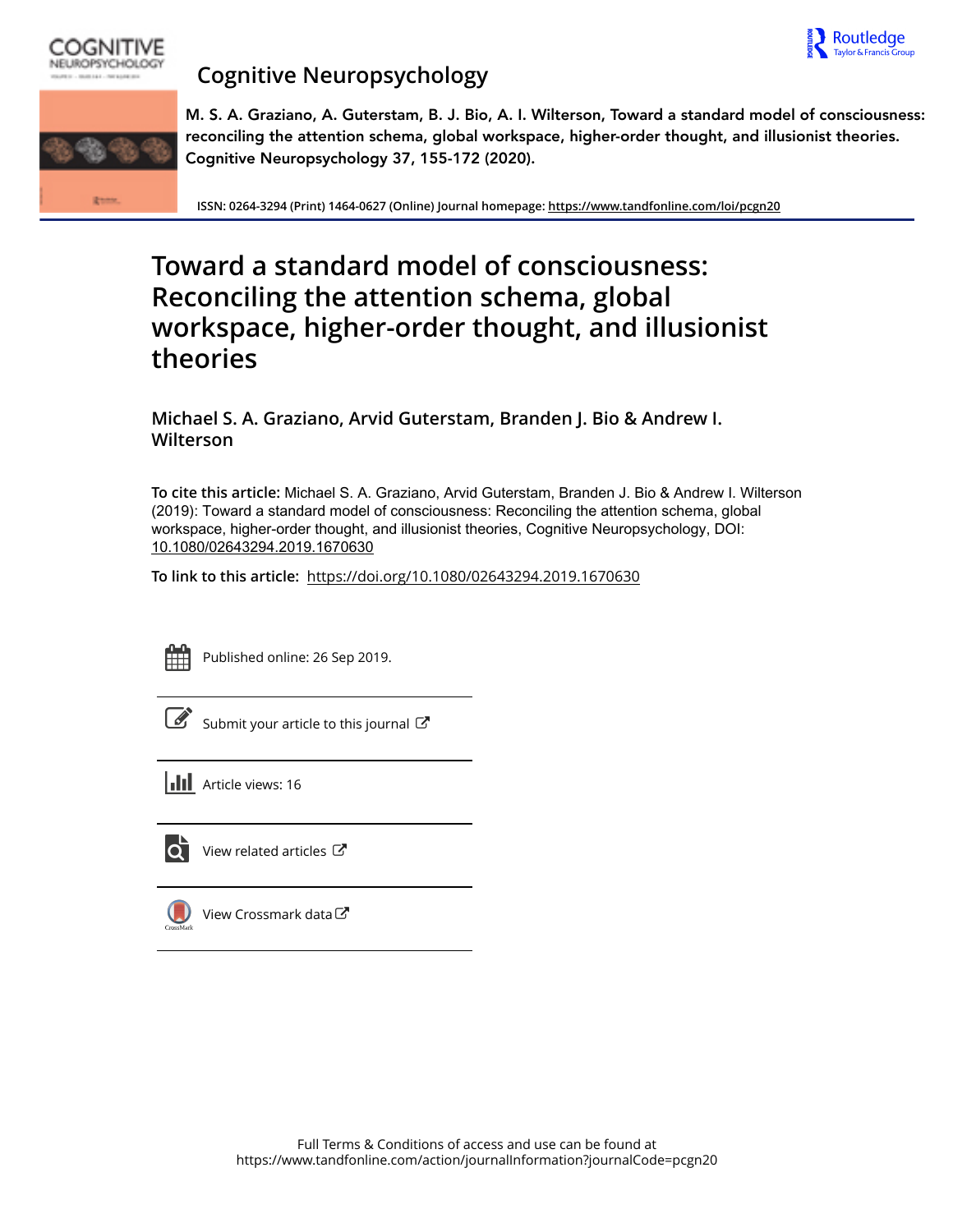#### REVIEW

Routledge Taylor & Francis Group

Check for updates

# Toward a standard model of consciousness: Reconciling the attention schema, global workspace, higher-order thought, and illusionist theories

Michael S. A. Graziano, Arvid Guterstam, Branden J. Bio and Andrew I. Wilterson

Department of Psychology and Princeton Neuroscience Institute, Princeton University, Princeton, NJ, USA

#### ABSTRACT

Here we examine how people's understanding of consciousness may have been shaped by an implicit theory of mind. This social cognition approach may help to make sense of an apparent divide between the physically incoherent consciousness we think we have and the complex, rich, but mechanistic consciousness we may actually have. We suggest this approach helps reconcile some of the current cognitive neuroscience theories of consciousness. We argue that a single, coherent explanation of consciousness is available and has been for some time, encompassing the views of many researchers, but is not yet recognized. It is obscured partly by terminological differences, and partly because researchers view isolated pieces of it as rival theories. It may be time to recognize that a deeper, coherent pool of ideas, a kind of standard model, is available to explain multiple layers of consciousness and how they relate to specific networks within the brain.

#### ARTICLE HISTORY

Received 12 March 2019 Revised 12 September 2019 Accepted 16 September 2019

**KEYWORDS** Consciousness; awareness; attention; theory of mind; social cognition

# Introduction

The ability of people to intuit what might be going on in someone else's head is called theory of mind (Baron-Cohen, 1997; Wellman, 2018; Wimmer & Perner, 1983). In the present article, we discuss how this natural theory of mind may have influenced the study of consciousness—an endeavour which, after all, is a scientific attempt to build a theory of the mind. Some of the most recent data from our lab point toward very strange, irrational, but automatic models of mind, especially of the process of attention, that we all construct at an implicit level (Guterstam, Kean, Webb, Kean, & Graziano, 2018). The inherent inaccuracies and simplifications in this type of selfmodel may have shaped intuitive convictions, folk beliefs, and even scientific hypotheses, about mind and thinking. At least some of the more mystical, common notions about consciousness may have derived from our imperfect models of mind. This possibility—that people attribute a mysterious consciousness to themselves and to others because of an inherently inaccurate model of mind, and especially a model of attention—was proposed in some detail previously and called the attention schema theory or AST (Graziano, 2013, 2019a, 2019b; Graziano & Kastner, 2011; Webb & Graziano, 2015).

AST is closely related to several other cognitive neuroscience theories of consciousness. In the final section of this article, we argue that these theories should not be viewed as rivals, but as partial perspectives on a deeper mechanism. In particular, the present social cognitive approach may be able to bridge between AST, the global workspace theory (GW), the higher-order thought theory (HOT), and the illusionist perspective. Although many scholars may argue that consciousness remains a mystery and that a single explanation has not yet emerged out of the field of rival explanations, here we argue that neuroscience and psychology have already produced a working theory of consciousness, a kind of standard model that covers the basics if not the details. What stands in the way of a broader recognition of that theory is the fact that different contributions to it have been formulated in different ways, at different times, using different vocabulary, obscuring the deeper underlying convergence of ideas.

## i-consciousness and m-consciousness

Studying consciousness scientifically is difficult when the word has multiple meanings. For clarity, we begin this account by labelling two common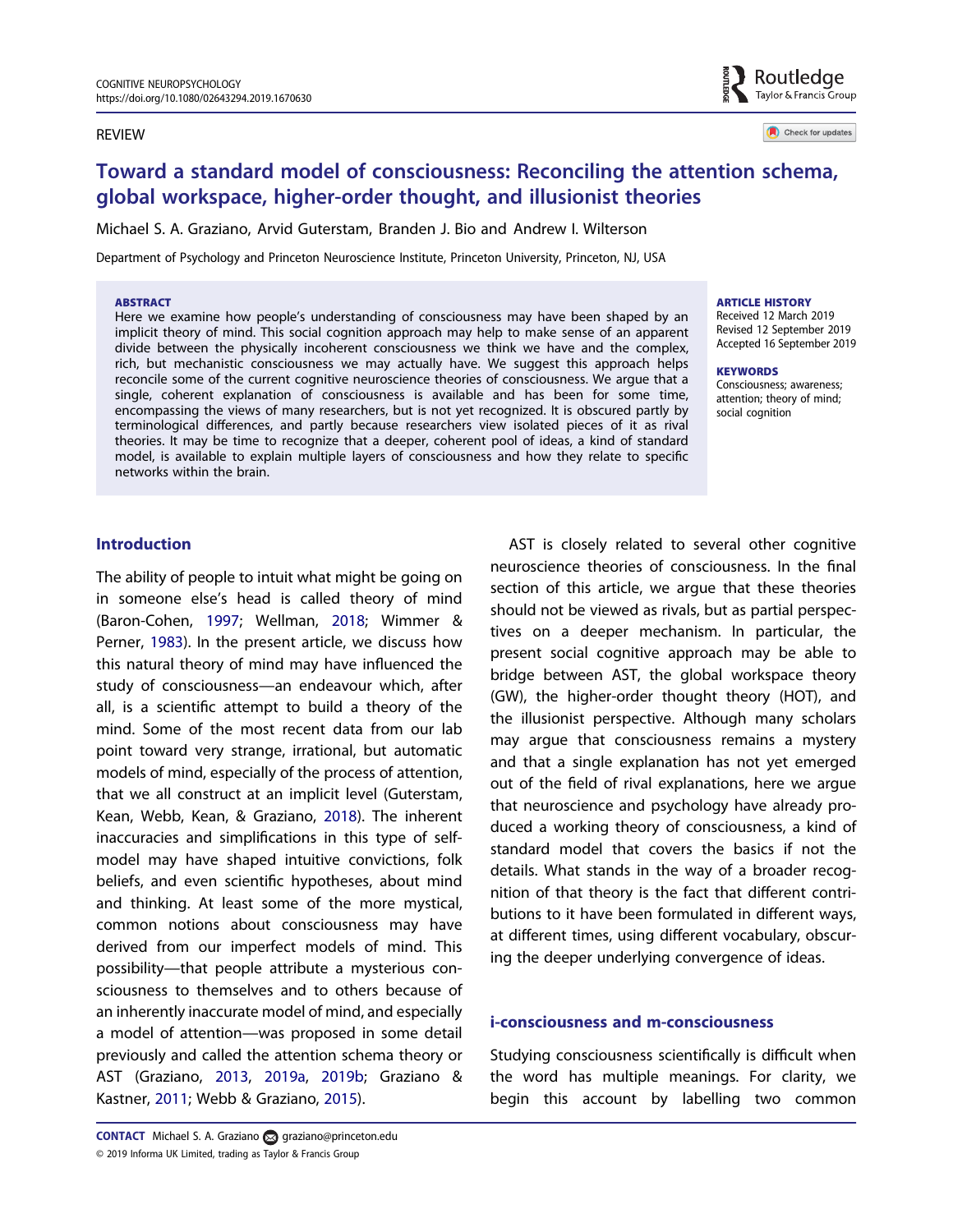categories of meaning for consciousness. The first focuses on information in the brain—how it is selected, enhanced, and processed. The second is a more mysterious, extra, experiential essence that people claim accompanies the informational content. In this account, we will refer to the two as iconsciousness (i for information) and m-consciousness (m for mysterious), although we acknowledge that other researchers may use different terminology. The primary reason for using this two-part terminology is to make it as clear as possible that, in our perspective, at least some form of consciousness exists. We do not argue that consciousness is entirely an illusion or a mistaken construct. Rather, i-consciousness literally and mechanistically exists within us. Somebody is home. We can then debate whether m-consciousness, the more ethereal notion of consciousness that people intuitively believe they have, is accurate or instead is an imperfect model of i-consciousness.

Presently, the most generally accepted theory of iconsciousness is probably the global workspace theory (GW) (e.g., Baars, 1988; Dehaene, 2014; Dehaene & Changeux, 2011; van Vugt et al., 2018). In it, if you look at an object such as an apple, as the visual information is processed in a complex set of brain areas, the signals related to the apple may win an attentional competition, growing in strength and consistency. With sufficient attentional enhancement these signals may reach a threshold where they achieve "ignition", which means that they dominate the larger, brain-spanning networks, especially networks across the parietal and prefrontal cortex. The visual information about the apple becomes available for systems around the brain, such as speech systems that allow you to talk about the apple, motor systems that allow you to reach for it, cognitive systems that allow you to make high-level decisions about it, and memory systems that allow you to store that particular moment for possible later use. In that circumstance, the visual information about the apple has entered the global workspace and thus entered consciousness, whereas the vast majority of other information in the brain has failed to reach the global workspace and thus remained outside of consciousness. In our perspective, though others may disagree, GW is an account of i-consciousness. It is about how select information reaches a state in which it is bundled centrally and can impact output systems. A global workspace is computationally buildable (Baars & Franklin,

2007) and can be studied objectively even in nonhuman animals performing detection tasks (e.g., van Vugt et al., 2018). One way to summarize the theory is that i-consciousness is associated with the highest levels of attentional enhancement in the cerebral cortex.

Explaining i-consciousness, however, is only part of the challenge. In a traditional perspective, in addition to the content of consciousness, we have something else, something that accompanies the information, or imbues it, or in some manner is the essence of experience. The challenge of explaining consciousness, in this traditional perspective, lies in explaining the extra essence—subjective awareness, or m-consciousness as we label it here. The idea of a distinction between the information contained in consciousness, which can be understood through materialist theories such as GW, and the extra, non-materialist property of subjective experience, emerged mainly during the twentieth century, possibly as a result of the rise of information technology. Without a well-developed concept of an information-processing machine, it is difficult to realize that the information in the mind might be different from the experiential essence of the mind. For example, William James (1890) essentially conflated the two, coining the term "stream of consciousness" to describe the ever-changing mental content. Even at the start of the computer revolution, when Turing (1950) wrote about whether a machine can think, he emphasized the processing of information and not whether the machine can have a subjective experience of that information. But within a few decades, Nagel (1974) argued that it is not enough to process information. There is a non-materialistic component, a "what it is like" to experience something. It is non-physical in the sense that one cannot touch it, weigh it, or snap it in half and measure its tensile strength, but Nagel argued it exists nonetheless. Chalmers (1995) refined the idea, referring to the easy problem of scientifically figuring out how the brain constructs the content of consciousness and the hard problem of figuring out the nature of subjective experience itself. As a result of these ideas, for the past twenty-five years, consciousness has been widely viewed as containing two parts. Whereas i-consciousness can be understood mechanistically and can probably be replicated by machines, m-consciousness is considered difficult or impossible to explain.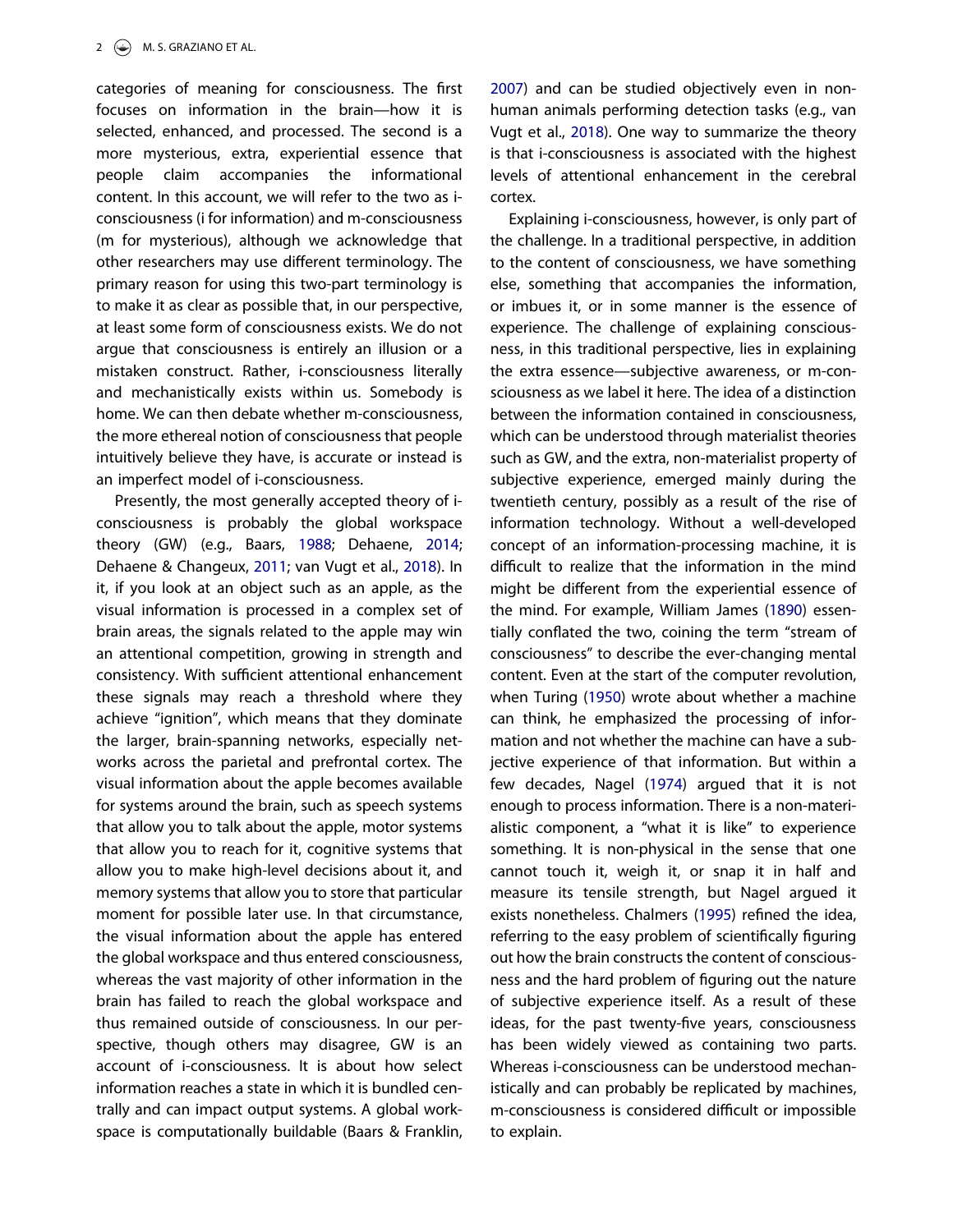Here, we argue that the belief in m-consciousness —the belief in a non-materialistic component to the mind—is a lingering fragment of a larger cluster of physically incorrect beliefs. These beliefs about mind originated deep in the past, may have an evolutionary origin, and may still be present in us at an implicit level, even though modern science has rejected some of them. This cluster of ideas includes the culturally widespread, folk-psychological theory that mind is an energy-like substance inhabiting the body. To be clear, we do not mean to suggest that ghosts exist. Rather, we argue that culturally common beliefs, that derive from implicit, social-cognitive models, have infiltrated the science of consciousness and have led to some mistaken assumptions.

The belief in a spirit world may be as old as the human species. Intentional burial of the dead with grave goods dates back at least 100 thousand years among Homo sapiens, and may indicate a belief in a mental, spiritual essence that lives past death (Pettitt, 2010). The monumental stone structures on Gobekli Tepe in modern-day Turkey, built as much as 12 thousand years ago, have been interpreted as sites for communing with a spirit world (Schmidt, 2011). One of the most vivid ancient descriptions of the mind as a gauzy essence separable from the physical body is found in Homer's Odyssey from nearly 3,000 years ago, in the passages in which Odysseus visits the spirits of the underworld. A significant proportion of people still believe in a mental force or energy that is generated inside of a person and flows out of the eyes, touching objects (Gross, 1999; Guterstam et al., 2018; Winer, Cottrell, Gregg, Fournier, & Bica, 2002). Even when people insist they do not believe in such things, their behaviour is measurably affected by what appears to be an implicit belief in eye-beams (Guterstam et al., 2018). Many people still believe in the evil eye, essentially an emotional ill will that can emerge from one person, travel invisibly to another, and negatively impact the recipient (Dundes, 1981). The idea of telekinesis, the supposed ability of a sufficiently focused person to project an invisible force-carrying mental essence and cause objects to move, is also psychologically compelling and culturally widespread (Benassi, Sweeney, & Drevno, 1979). Mesmer's theory of animal magnetism, a special living force field akin to electromagnetism by which we can directly influence each other, had such

cultural resonance in the eighteenth century that its echo is still present in our language (Pattie, 1994). The idea of an energy-like spirit resonates so well with general audiences that it is even widespread in fiction, such as the Force in Star Wars, the glowing souls sucked out of people by dementors in the Harry Potter stories (Rowling, 1999), the aura shining from righteous elves in Tolkien's Middle Earth (Tolkien, 1955), or the soul dust in the His Dark Materials series (Pullman, 2000). Given all of these beliefs and tropes across many cultures, it appears that historically, people almost uniformly believed a folk psychological theory in which the mind is an energy-like essence. That essence has at least some physical properties, but lacks others. It typically has no definite weight, size, reflectance, hardness, texture, or many other objectively measurable characteristics. Yet it has a general location inside of a person, it can flow through space especially out of the eyes, it can be directed by effort, it can sometimes have a physical effect on objects external to the agent, and perhaps because of its ability to flow out of the body, it can often survive the death of the body. In that folk perspective, the energy-like mind stuff is the thing with which we experience, think, understand, and actuate our bodies. It is the essence of us. It is our consciousness.

Most scientists and philosophers understandably avoid this "ghost" approach, but its cultural ubiquity may say something important about how people process the world. We suggest that this type of folk psychological belief may derive from deep, automatic models that all people construct as a part of our social cognition. Many people in the modern world believe that they are rid of these ghost beliefs, but we suggest that at an implicit level we all still build ghost-like models of other people's minds (Guterstam et al., 2018). We suggest that people automatically construct a simplified, cartoon version of the social world in which agents—whether others or oneself possess an invisible, energy-like or plasma-like mental essence. The model contains at least the following components, and probably many more:

- (1) A mind is something that can actively hold information, and does so by having a subjective experience.
- (2) A mind is a fluidic substance. It has a general location usually inside of an agent, and can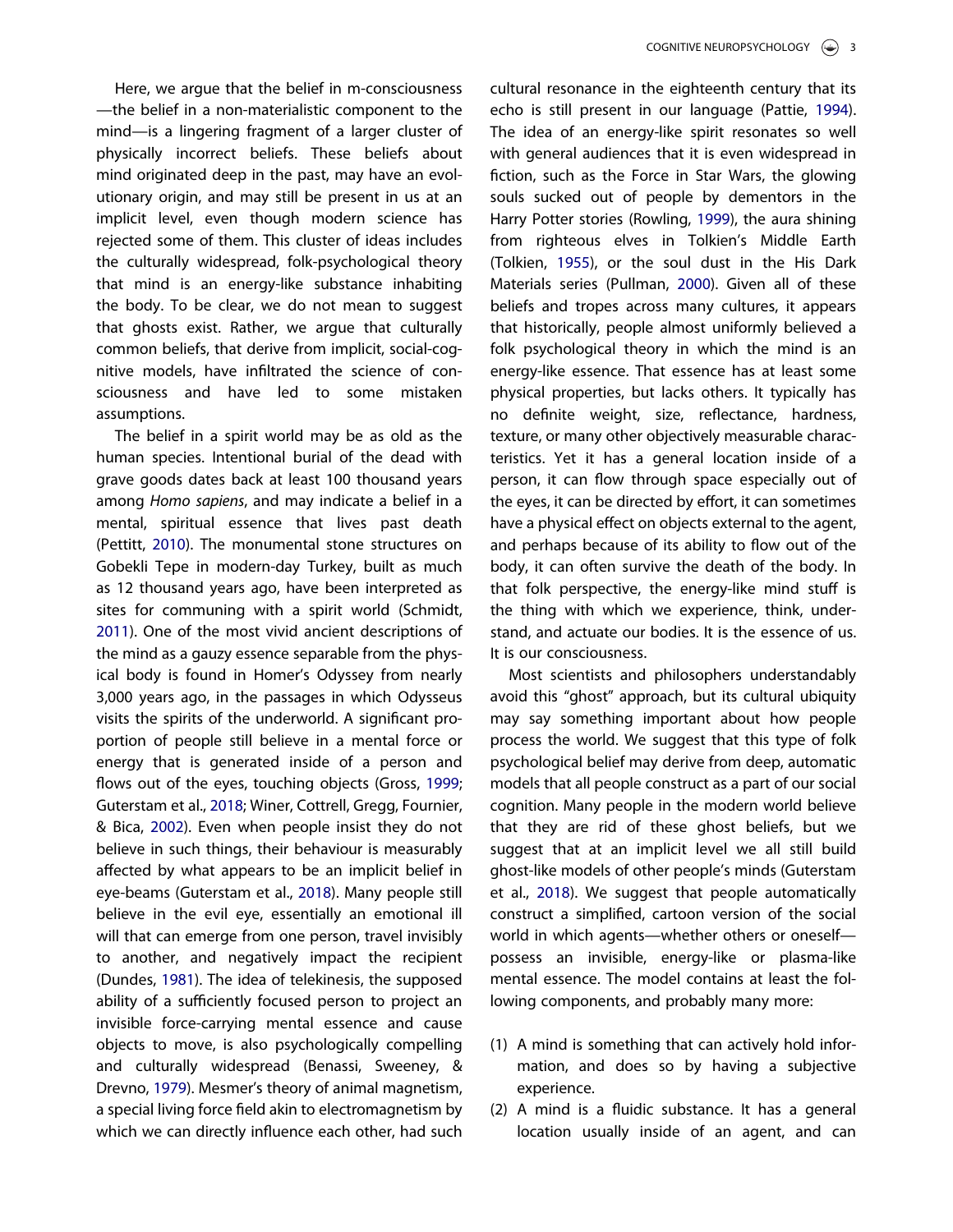move through space and time, sometimes flowing outside the agent toward objects of attention.

(3) A mind has an energy-like property—it has the ability to physically affect the world. It empowers the agent to act, and also sometimes directly acts on objects surrounding the agent.

In our proposal, this model is, of course, not accurate. Much like the visual system models white light as brightness without any contaminating colors—a simplification of a more complex physical reality—so our intrinsic model of a mind is a cartoonish version of the functioning of an active, attentive brain. And yet, despite the inaccuracy of that model, through most of human history, most people assumed that these spirit-like properties of mind were literally correct (Sidky, 2017). A typical person from the European middle ages would have been absolutely certain of this plasma-like, spirit description of consciousness (Bailey, 2017). It is difficult to overstate the intuitive hold these ideas have had, and continue to have, on people. Over the past several hundred years, science has chipped away at these beliefs, leaving this social-cognitive model present at an implicit level but removing much of it from our intellectual belief structures. Most scientists and the educated public now understand properties 2 and 3 to be incorrect. Some people still believe them explicitly, but most of us have been taught otherwise. Most scientists and scholars, however, have yet to accept that property 1 may be just as much a component of a simplified, schematic model.

The reason for this scientific gap may be that properties 2 and 3, a mind that can flow through space and a mind that can transfer energy, are more easily experimentally tested. One can test for, and fail to find, mental auras and forces flowing outside the body as, for example, Benjamin Franklin did when putting Mesmerism to the test (Franklin et al., 2002; Kihlstrom, 2002), or as Titchner and Coover did when putting the power of someone else's stare to the test (Coover, 1913; Titchner, 1898). Properties 2 and 3 are demonstrably false. Property 1, a magic experience that takes hold of information, does not refer to any specific, measurable effect on an outside object. It is therefore difficult (or impossible) to test experimentally. One cannot put it to a scientific debunking test. Hence, science is now in an awkward, inconsistent state. Or, at least, we see it partway through a long

historical transition, with one foot still in the middle ages. Some aspects of the intrinsic model of mind are now scientifically dismissed as a ghost theory, while other aspects are still assumed to be literally true. Scholars are engaged in an effort to find the scientific basis for property 1: how does the brain generate a subjective experience that, itself, has no physical attributes? How does the brain generate qualia, or awareness, or consciousness? It may be time to recognize that the hard problem of consciousness belongs fundamentally to the same category as auras, mind beams, soul, ka, chi, and spirit.

We suggest that the almost universal approach of assuming that property 1 is true—taking it as axiomatic that a mind has a non-materialistic subjective experience and then trying to understand the mechanism behind it—is just as incorrect as assuming the validity of properties 2 and 3. It is like asking: how does the brain generate beams of mental energy that stream out of the eyes and affect other people? The assumption is wrong. The answer is that the brain constructs simplified models of its world and of itself. When we make claims about ourselves based on introspection, the brain is accessing and relying on those imperfect internal models. We must stop assuming that an introspected property is literally accurate; all we know is that the brain has constructed the information on which the claim is based, and the information is likely to be a simplified representation of something else. In the present argument, m-consciousness, the mysterious extra essence inside us, does not exist as such. Or at least, it is not what we think it is. We think we have it because of the selfdescriptive models that the brain builds. I-consciousness is what the brain actually has; m-consciousness is what the brain thinks that it has.

This view resembles the illusionist view of consciousness (Dennett, 1991; Frankish, 2016). We are not saying, however, that consciousness is an illusion in the sense of something that does not exist. We are suggesting instead that i-consciousness exists, and that m-consciousness is the brain's natural, built-in, but imperfect understanding—an efficient and therefore detail-poor understanding—of i-consciousness. There is indeed someone home—but the someone is slightly misled about his or her exact nature.

We are also not saying that, because m-consciousness is an inaccurate version of reality, it should be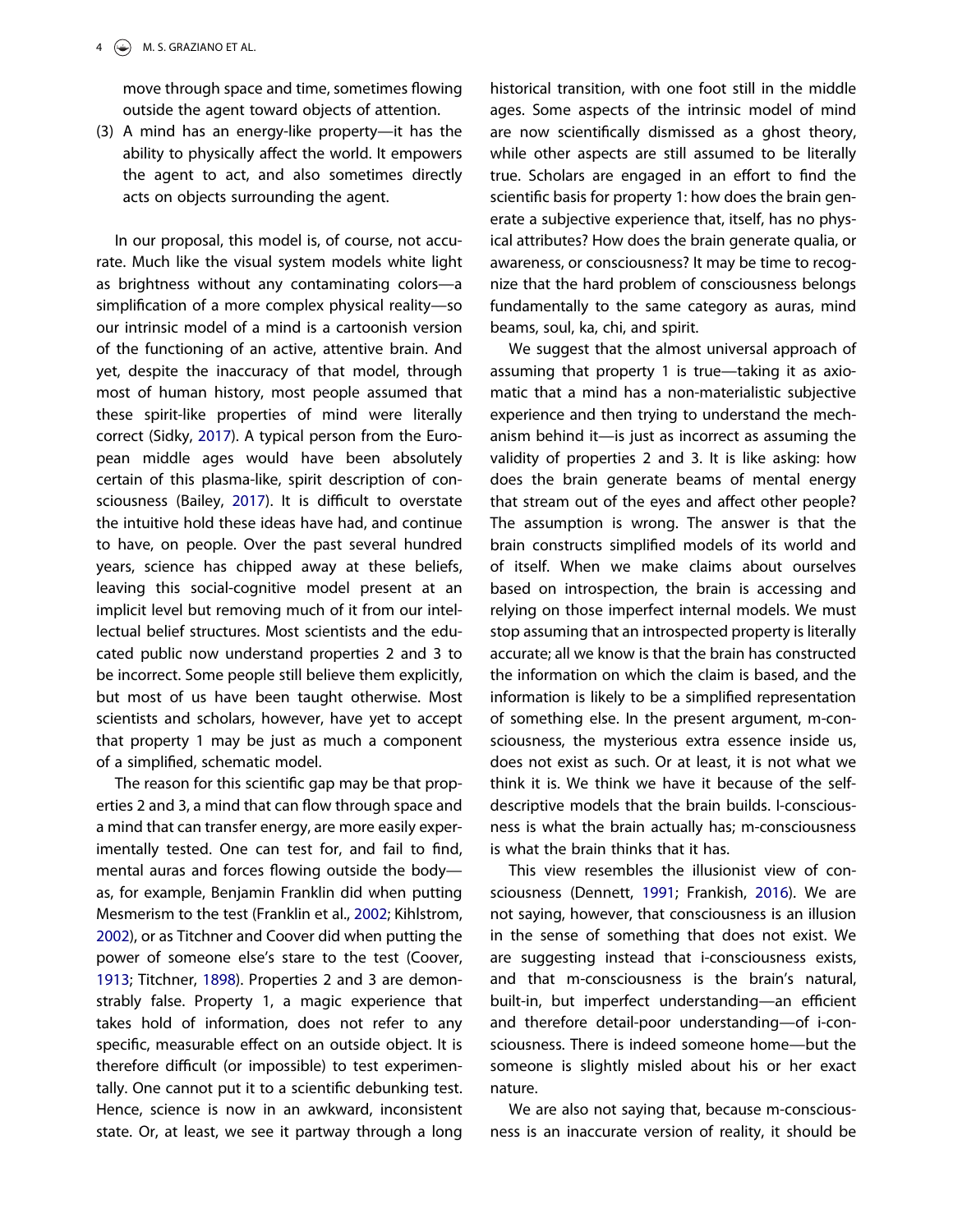dismissed or ignored by science. Many scientists belittle the ghost intuitions, the mystery, and the hard problem, but we fundamentally disagree with that dismissive attitude because it ignores a major part of the scientific puzzle. To understand how the brain makes predictions about itself and other brain-controlled agents, we need to acknowledge that it constructs models, even while we acknowledge the inaccuracy and schematic nature of those models. To give an analogy, a map depicts a cartoonish distortion of a city. The city is not literally two-dimensional or composed of coloured lines, and yet the map is still useful. If you throw out the map because of its scientific inaccuracies, you might end up lost. We argue that m-consciousness stands to i-consciousness as the non-existent, simplified city stands to the actual city. It is the brain's quick-and-dirty, but useful model of i-consciousness.

The approach we are describing here resonates with many other people's approaches to consciousness. There is now a growing scientific convergence around a similar set of ideas, in which m-consciousness does not exist as such. Gazzaniga (1970) referred to an interpreter that constructs a self-narrative. Nisbett and Wilson (1977) suggested that everything we say about ourselves depends on partial and often incorrect information available to speech systems. Rosenthal (1991, 2005), Gennaro (2012), and many others suggested a higher-order thought theory of consciousness, in which we claim to be conscious because we contain meta-information about how we process information. Carruthers (2012) proposed a related, meta-cognition approach. Dennett (1991) wrote about consciousness as an illusion and the brain as a machine that falsely believes it contains subjective qualia. Frankish (2016) helped marshal scholars around illusionism as a theory of consciousness. Blackmore (2003) emphasized how memes, or ideas that accumulate culturally, may have given us the belief that we have conscious minds. Holland and Goodman (2003), from an engineering and robotics perspective, proposed that consciousness may be the presence of internal models used for prediction and control. Metzinger (2009) proposed that consciousness is related to internal models of arousal, and that the brain, captive to its own internal information, thinks it is conscious. Prinz (2017) and Frith (2002) emphasized social models of other people's minds as a basis for attributing consciousness to

oneself. Chalmers (2018) put a useful, clarifying label to many of these approaches by posing the metaproblem, the question of why people believe we have a hard problem.

Most of these perspectives, and probably many others, share basic features. In our view, the most important feature is the following line of argument. Logically, the brain cannot put out a claim unless it contains the information on which the claim is based. Therefore, everything we think we know about ourselves, no matter how fervently we believe it, derives from internal information. Our certainty that we have a subjective experience, or qualia, or a "what it feels like", derives from internal information. That information, however, is not necessarily literally accurate. It is probably not, because the brain's models evolved to be efficient rather than accurate. In this account, people claim to have m-consciousness because we are information-processing machines that have constructed a schematic model of our i-consciousness. We are i-conscious of having m-consciousness, and m-consciousness is a model of i-consciousness.

### Why a model of attention?

AST focuses on how the brain constructs a schematic model of attention (Graziano, 2013, 2019a, 2019b; Graziano & Kastner, 2011; Webb & Graziano, 2015). But why limit the theory to attention? The brain contains other processes such as decision-making, memory, and movement coordination. The brain might construct models of these other cognitive processes as well. Why not build a theory of consciousness around a decision-making schema, the brain's quickand-dirty model of how it makes decisions? Or a memory schema, the brain's imperfect model of how it stores and retrieves memory? Here we will give several related answers that get at the heart of AST.

First, it is likely that the brain does build models of these other internal processes. However, they do not seem to correlate tightly with consciousness. At any particular moment, you may be engaged in cognitive decision-making or instead more passively experiencing the world around you, but in either case you can be subjectively conscious of something. You may be engaged in recalling a past memory or instead focused on events unfolding around you in real time, but again, in either case, you can be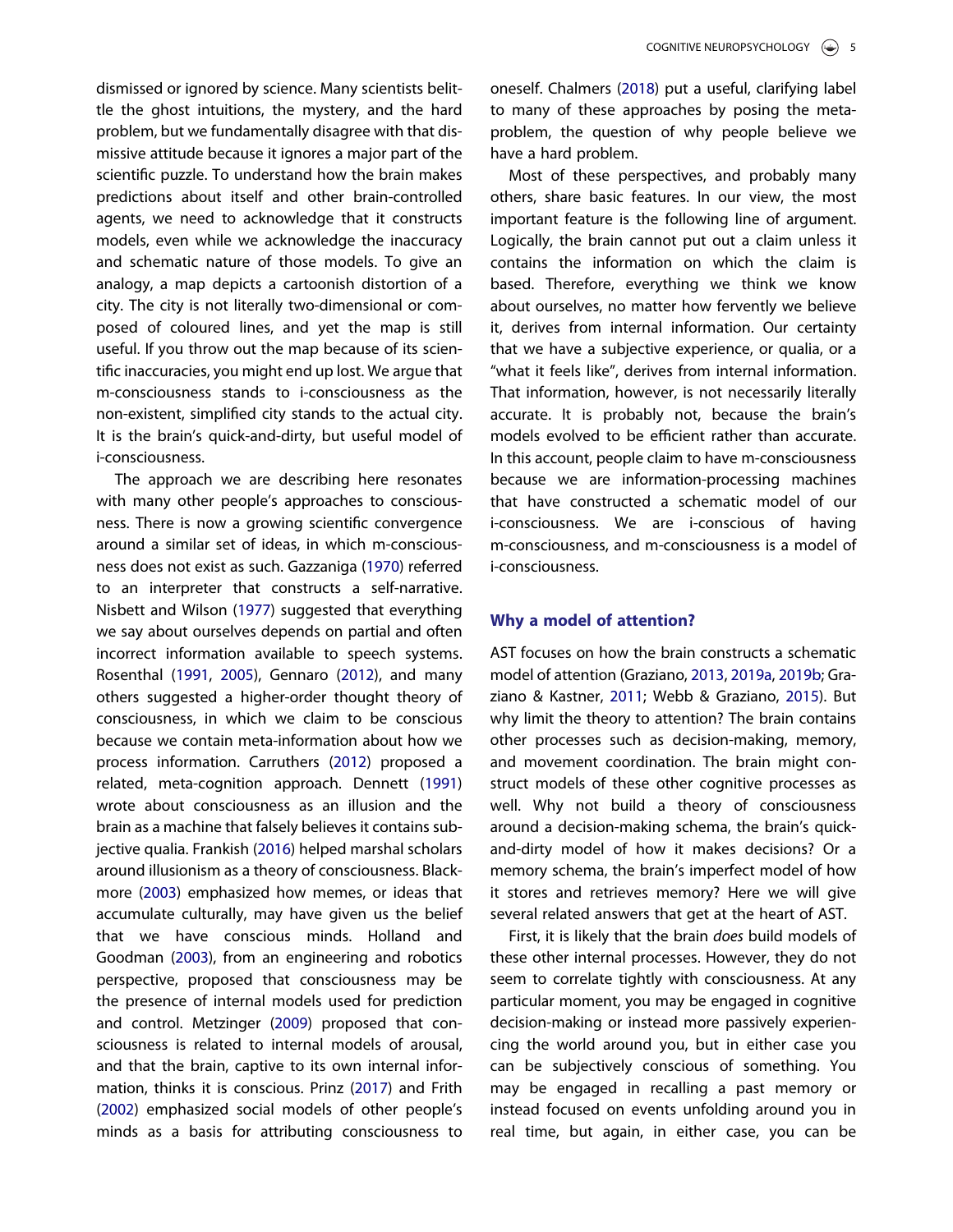equally subjectively conscious. Neither decisionmaking nor memory are tightly correlated with consciousness. In contrast, attention and consciousness have a closer relationship. As we will discuss below, the evidence suggests that attention and subjective awareness are tightly linked and difficult to separate. If you are directing attention toward something, you are likely to be conscious of it. If you are directing no attention toward something, you are unlikely to be conscious of it. You may think you are continuously aware of the full world around you regardless of how your attention is deployed, but that is not so. There are many now-classic experiments on what is called inattentional blindness, in which withdrawal of attention from an item leads to a loss of awareness of the item (e.g., Drew, Võ, & Wolfe, 2013; Mack & Rock, 2000; Simons & Chabris, 1999).

Many studies over the past several decades, including from our own lab, show that attention and subjective awareness can be dissociated (e.g., Ansorge & Heumann, 2006; Hsieh, Colas, & Kanwisher, 2011; Jiang, Costello, Fang, Huang, & He, 2006; Kentridge, Heywood, & Weiskrantz, 1999, 2004; Lambert, Naikar, McLachlan, & Aitken, 1999; McCormick, 1997; Tsushima, Sasaki, & Watanabe, 2006; Webb, Kean, & Graziano, 2016b). Attention is possible without awareness (although, thus far, there is no clear evidence of awareness without attention). People can direct attention to a visual stimulus, in the sense of focusing processing resources on it at the expense of processing other stimuli, while reporting a lack of subjective awareness of the stimulus. It is a mistake, however, to conclude that attention and awareness are independent. They are extremely difficult to separate. To hit that narrow window where the stimulus is strong enough to affect attention but not strong enough to trigger awareness, one must typically use stimuli that are masked or faint, titrated at the edge of detection. It is easier to separate the arm from the arm schema (Botvinick & Cohen, 1998; Graziano & Botvinick, 2002; Lackner, 1988) than it is to separate attention from awareness. In AST, the reason why awareness usually (but not always) tracks attention is that awareness is a construct, a model, whose purpose is to represent attention. Only when the model makes a mistake does attention occur without awareness.

Another way to get at the relationship between consciousness and attention is to consider the properties of attention in more detail. Attention, as a mechanistic process in the brain, is not monolithic. Psychologists have studied covert and overt attention, spatial and feature attention, exogenous and endogenous attention, visual, auditory, and tactile attention, and attention to other, more cognitive, internal events such as decisions and plans (Norbre & Kaster, 2014). If the brain is to model itself, why would it construct a single attention schema, instead of a large collection of models representing different kinds and aspects of attention? In AST, one general aspect of attention is of greatest behavioural importance. Attention, at the cortical level, is a competition among chunks of information (Beck & Kastner, 2009; Desimone & Duncan, 1995). That competition occurs over many layers, across complex cortical hierarchies. At any moment, one or a few sets of information have won the global competition, are subject to deep cortical processing, and are able to maximally impact decision-making, memory, and behaviour. In AST, it is that general, most behaviorally-relevant aspect of attention that is modelled. The brain has no need for a scientifically detailed model of attention that differentiates the many types and mechanisms. Instead, attention is modelled inaccurately, but efficiently, as a single, diffuse thing that substantially drives behaviour.

Attention, at that most general level, has a set of properties closely matching the properties typically attributed to subjective consciousness.

- (1) Both attention and awareness are directed at a target. A person attends to something, and is aware of something.
- (2) Both attention and awareness are products of an agent. Attention is an emergent computational property of the brain. Awareness, as most people intuitively understand it, implies an "I" who is aware.
- (3) Both attention and awareness are selective. Only a tiny fraction of the large amount of information available at any one time is attended. Awareness is selective in the same way. One is aware of only a small amount of the information flowing into the senses or generated internally.
- (4) Both attention and awareness are graded. Attention typically has a single focus, but can be distributed to some extent to secondary targets. Awareness also has a focus and is graded. A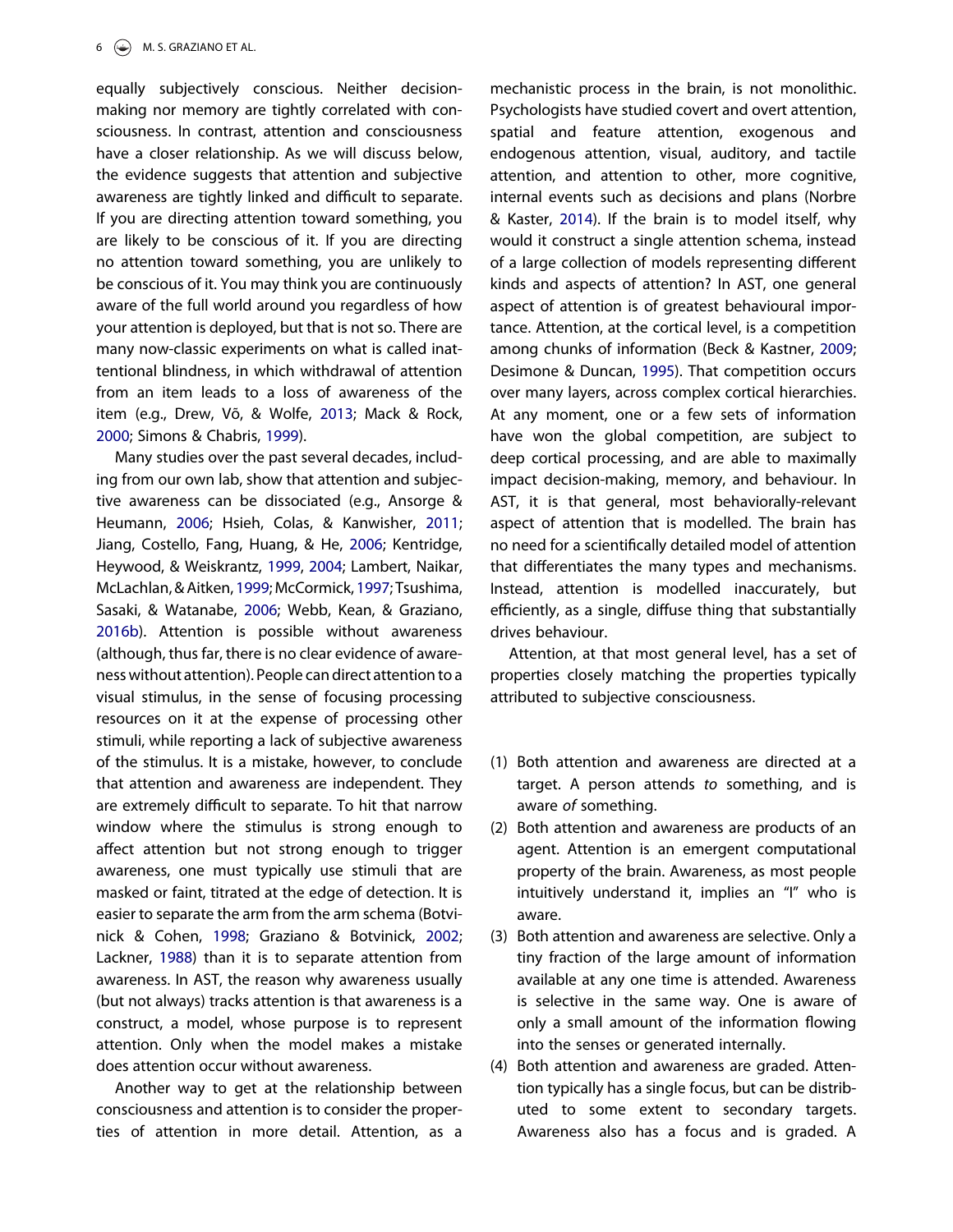person can be most intently aware of A and a little aware of B.

- (5) Both attention and awareness operate over the same information domains. Beyond vision, one can attend to stimuli in any of the five senses, to a thought, to an emotion, or to a recalled memory, to give a few examples. One can also be aware within the same information domains.
- (6) Both attention and awareness impact decisionmaking and behaviour. When the brain attends to something, the neural signals are enhanced, gain greater influence over the down-stream circuitry, and have a greater impact on behaviour. Likewise, in the common intuitive understanding of awareness, when you are aware of something, you can choose to act on it. In both cases, the implication is that they are fundamental driving forces in behaviour.
- (7) Both attention and awareness imply deep processing. Attention is when the brain devotes more computing resources to a selected information set, arriving at a deeper analysis. Awareness implies a mind seizing on something in the sense of being occupied by it, or vividly experiencing it, or taking possession of it.

And yet despite all the similarities, attention and awareness are not the same thing. A crucial difference between them is that attention is a physical, objectively measurable process in the brain, whereas awareness is something we access introspectively and say that we have. Logically, when people claim that they have a subjective experience, that claim must be based on information constructed within the brain, or they wouldn't be able to make the claim. That information is effectively a type of self model. It is information descriptive of the self. But what actual, physical component of the self is being modelled? The answer is: whatever physical component of the self most closely correlates with that information. Hence we arrive once again at the same hypothesis: awareness is a model of attention, because attention is the physical process that most closely correlates with the claim of awareness. Awareness is as similar to attention as, for example, the arm schema is to a physical arm. One is a construct that represents the other, tracking it closely most of the time. The central proposal of AST is that the brain not only uses attention, but also constructs a general schematic

model of it, and that model supplies the information on the basis of which we believe we have a subjective experience.

#### Why are we so certain it's real?

Any mechanistic theory of consciousness inevitably encounters a fundamental philosophical challenge. To most people, m-consciousness is not something we think we have, in a cognitive manner, but something we do have. No amount of cultural learning or voluntary thought can erase it. For example, one cannot intellectualize away the sensation of pain. This common certainty that we actually do have mconsciousness begs the question: why are people so certain that we have it? Never mind for the moment whether we actually do have it. In AST, in a sense we do and in a sense we don't. We have i-consciousness, and m-consciousness is a distorted picture of i-consciousness. But regardless of the actual presence or absence of it, why are we certain we have it? When you look at something red, why is it so compellingly obvious that you have a subjective experience of red?

Consider the cognitive differences between something that people consider to be "real" and something that people consider to be merely an internal construct. For example, when you look at an apple, you do not typically think, "I have intellectually thought up the sight of the apple". The low-level model of the apple, constructed in the visual system, may be associated with at least two properties that label it as reality rather than self-construct. First, one cannot turn it off. The representation is not cognitively modifiable. You cannot voluntarily change a visual model of an apple into a butterfly by cognitive fiat. The second property relates to source monitoring, or reality monitoring, a process that has been extensively studied in psychology (Simons, Garrison, & Johnson, 2017). The brain not only constructs representations, but also constructs information about the possible source of a representation. Source monitoring allows us to distinguish between the hypothetical and the real. It is the largely hidden process that allows you to say, "I'm looking at a real apple", versus, "An apple construct is in my mind—I thought it up". Intriguingly, source monitoring can make spectacular errors, such as when people are certain of the reality of false memories (Simons et al., 2017). Likewise, people who suffer from a sense of unreality of the world around them, or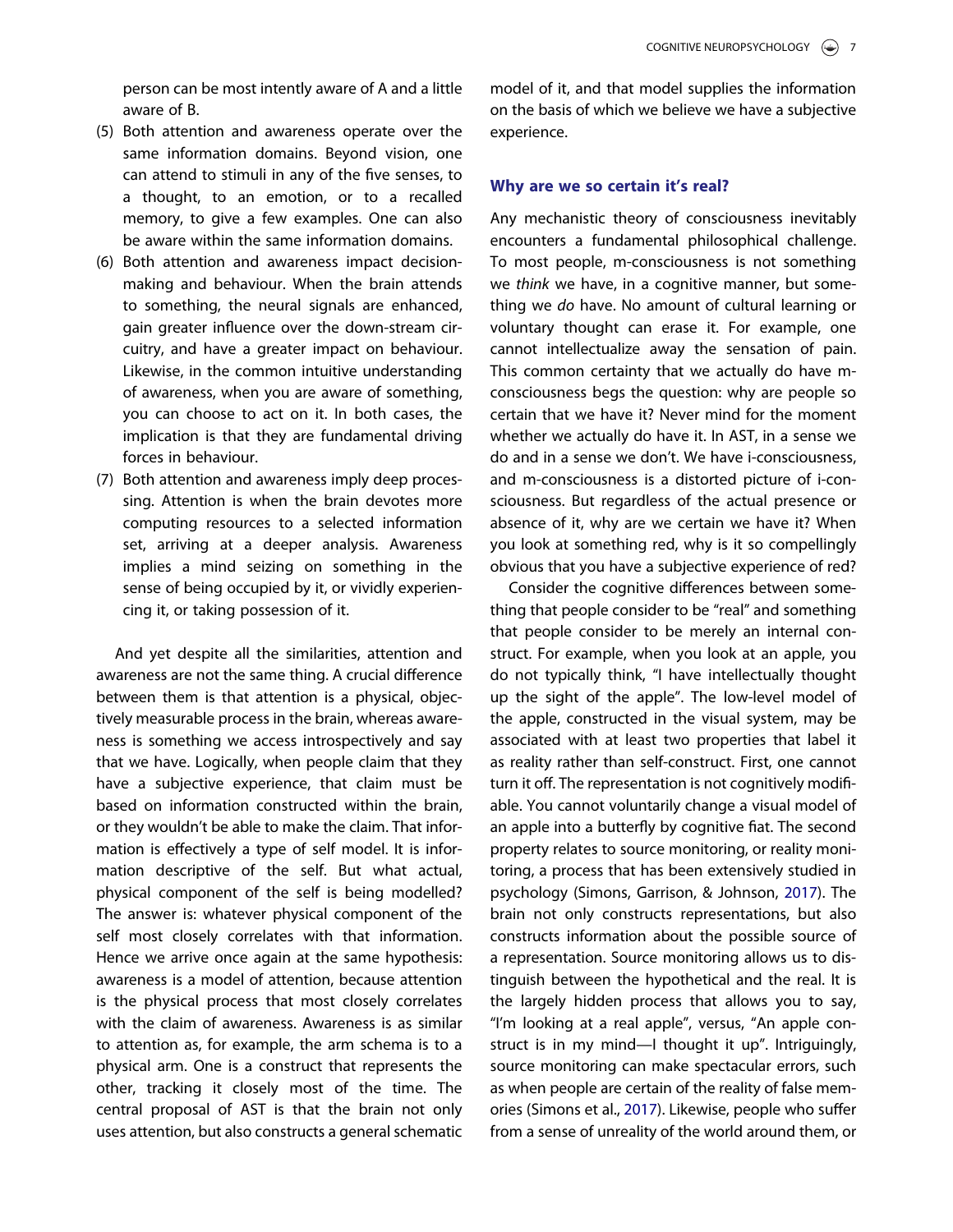on the opposite end, people who are prone to a type of hallucination in which imagination is taken to be real, may be suffering from an error in source monitoring. Just because you are certain something is real or unreal does not make it so—it means only that your source monitoring mechanism has settled on one particular answer.

We suggest that the reason most people consider m-consciousness to be something they actually have is the same reason why people are certain of the reality of anything. First, the mechanism that constructs the m-consciousness self-model is cognitively impenetrable. One cannot voluntarily turn it off or intellectualize it away. It is automatically present. Second, that model is subject to the normal process of source monitoring. The brain represents it as "real".

A common argument in favour of the reality of mconsciousness could be put as follows: "I know I have an experience because, Dude, I'm experiencing it right now". Every argument in favour of the literal reality of subjective experience, that the authors of this article have ever encountered, boils down sooner or later to that logic. But the logic is circular. It is literally, "X is true because X is true". If that is not a machine stuck in a logic loop, we don't know what is. The machine accesses internal information, the information describes a simplified, ghost version of i-consciousness, and the machine reports that version. Introspection (cognition accessing internal information) can never return any other answer, because the brain is captive to the information contained within it. On introspection, one will always arrive at that certainty.

# Control of attention

What might be the adaptive advantage for the brain to construct an attention schema? Much of the experimental work in our lab is focused on this question of the cognitive role of an attention schema. We suggested two general possible cognitive uses: a better control of one's own attention through predictive modelling, and a better theory of mind through modelling the attentional processes of others.

A fundamental principle of control theory is that a controller works better if it incorporates an internal model (Camacho & Bordons Alba, 2004; Conant & Ashby, 1970; Francis & Wonham, 1976). A self-driving car works better if the controller contains a set of information that represents, or models, the dynamics of the car and how it interacts with the environment. The brain can better control movement because it constructs an internal model of the body and how the body interacts with the physical world (Graziano & Botvinick, 2002; Head & Holmes, 1911; Holmes & Spence, 2004; Shadmehr & Mussa-Ivaldi, 1994). Attention is a highly complex, dynamic process that is directed by control systems within the brain. It is exactly the type of control problem that could benefit from an internal model. We proposed (Graziano, 2013, 2016; Graziano & Kastner, 2011; Webb & Graziano, 2015) that the brain constructs a coherent set of information that represents basic stable properties of attention, reflects ongoing changes in the state of attention, makes predictions about where attention can be usefully directed, and anticipates consequences of attention. We labelled this proposed internal model the "attention schema" in analogy to the body schema that is theorized to contribute to the control of movement. In order to explain this analogy, below we provide a summary of the body schema and some of the ways it has been studied.

Many lines of evidence suggest the existence of the body schema. One obvious source of evidence is that people can report the state of a limb. Close your eyes and you can easily report on the size, shape, and specific position of your arms. The ability to report the state of one's arm is not merely dependent on a stream of sensory information, as can be seen particularly clearly in the case of a phantom limb. When the limb is amputated, many patients can report on the state of a limb that, apparently, exists only in the form of an internal model (Medina & Coslett, 2016; Ramachandran & Rogers-Ramachandran, 2000). The same process can occur in reverse—patients with damage to the parietal lobe can sometimes suffer from somatoparaphrenia, a condition in which a limb is physically present and low-level sensory input is intact, but the patient feels no ownership of the limb, possibly reflecting damage to the internal schema of the limb (Vallar & Ronchi, 2009). The body schema has also been studied in the non-clinical population. Illusions of the body, such as the rubber hand illusion (Botvinick & Cohen, 1998) and the Pinocchio illusion (Lackner, 1988), suggest that the body schema relies on a sophisticated integration of information from vision, touch, proprioception, motor feedback, and learned, stable properties about the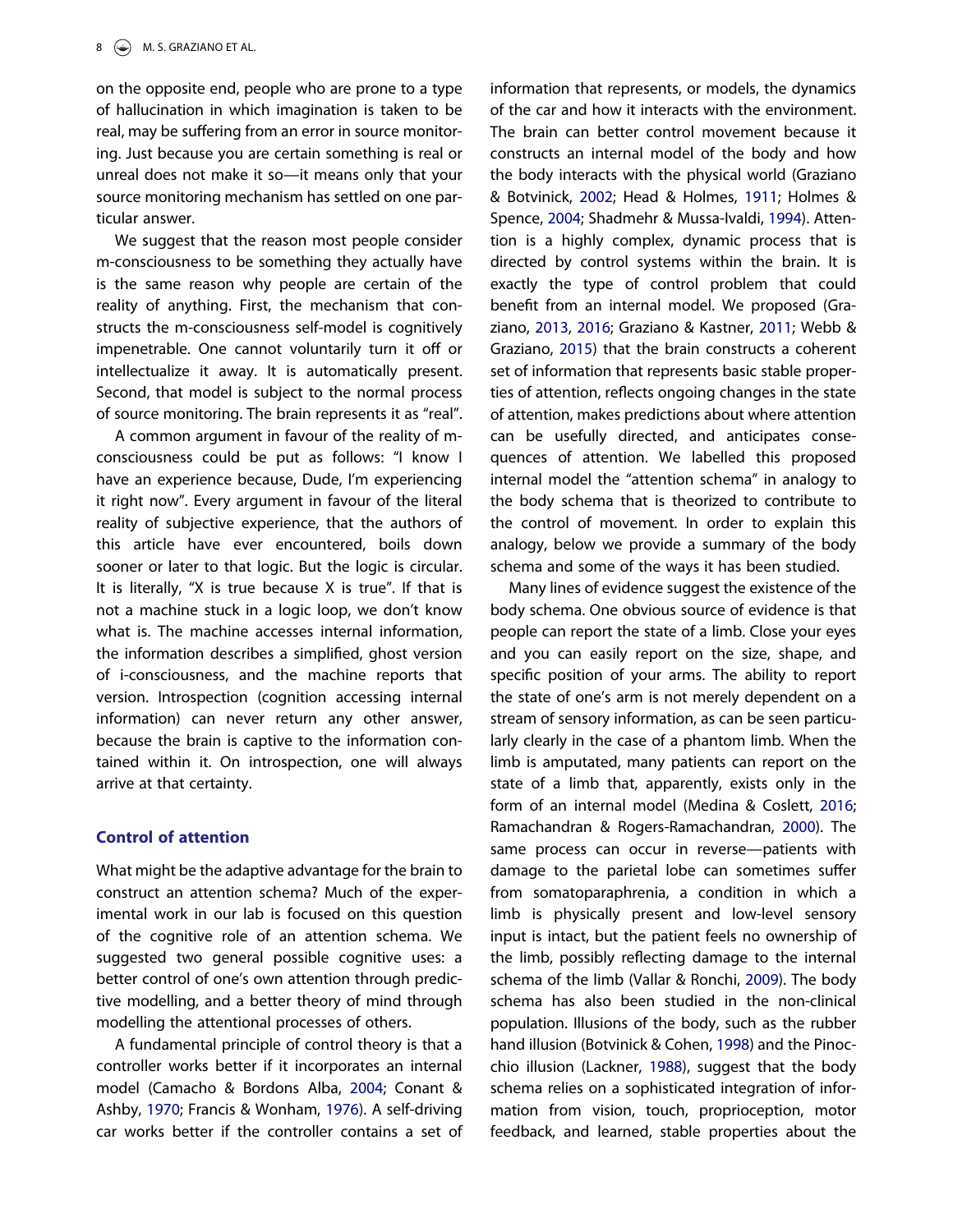shape and structure of a limb. Some aspects of the body schema may be especially useful for the predictive avoidance of collisions with nearby objects (de Vignemont, 2018).

The brain can alter its model of the body through experience. This adaptation has been especially thoroughly studied with respect to the arm (Mazzoni & Krakauer, 2006; Shadmehr & Mussa-Ivaldi, 1994; Taylor, Krakauer, & Ivry, 2014; Thoroughman & Shadmehr, 2000; Thoroughman & Taylor, 2005). If a person reaches toward a target, the reach is typically fast, straight, and accurate. But if the target is displaced by prism glasses, or if the reach is deviated by a subtle force field applied to the arm, the person will mis-reach. Very quickly, within a few trials, the person will adapt and reach accurately again. A standard interpretation of this result is that the motor system contains a model of how the arm functions during reaching. When that model is no longer accurate and errors in reaching occur, the model is then modified through learning. Arguably one of the most important functional advantages of an internal model is that it allows the control system to adapt easily to changing circumstances.

This brief summary of the arm model literature illustrates the range of content and function relevant to an internal model. Studies of the arm model have included adaptation, control of reaching, perception of limb size and shape, and collision avoidance. Some components are explicitly verbalizable by participants, and some are implicit. All of these components together form a complicated, rich representation. Much remains to be learned about the body schema. Despite the substantial unknowns, however, the realization that the brain constructs an internal model of the body, often credited to Head and Holmes in 1911, has been a crucial organizing principle in studying the motor system for more than 100 years. We suggest that a similar insight can be applied to the control of attention. In that suggestion, the brain constructs an attention schema to help in the control of attention. Like the body schema, the attention schema is constructed automatically. We do not have cognitive control over it. Also like the body schema, at least some aspects of the proposed attention schema are cognitively accessible and verbalizable. Because of the imperfect manner in which the attention schema depicts attention, people claim to have a vague, non-physical essence of subjective experience inside of them, instead of accurately describing the mechanism of attention.

If AST is correct, then the relationship between subjective awareness and attention should be similar to the relationship between the arm schema and the arm. Although the two usually correlate, the arm schema can be dissociated from the arm. When the arm schema fails, the control of the arm is still possible, but is compromised. Awareness should usually track attention, but under some conditions the two should be dissociable. Without awareness of a stimulus, attention to that stimulus should still be possible, but the endogenous control of that attention should be compromised.

As noted in the previous section, it is now well established that attention to a stimulus can occur without subjective awareness of the stimulus (e.g., Ansorge & Heumann, 2006; Hsieh et al., 2011; Jiang et al., 2006; Kentridge et al., 1999, 2004; Lambert et al., 1999; McCormick, 1997; Tsushima et al., 2006; Webb et al., 2016b). However, the evidence does not point to a simple independence of attention and awareness. At least some studies suggest that the two interact. The reported interactions are, in our interpretation, consistent with AST, because without awareness of a stimulus, although attention to the stimulus can remain, the control of attention toward that stimulus is compromised.

An especially informative example involves attention to a distractor stimulus. One of the most frequent challenges the attention system faces is to reduce attention to a distractor. Think of diverting small amounts of attention to minor distractions around the room, such as a dog and a mosquito, while focusing attention mainly on the central task at hand, an important phone conversation. One study suggests that when people are unaware of the distractor stimulus, more of their attention leaks toward the distractor and away from the task-relevant stimuli (Tsushima et al., 2006). At first the finding may seem counterintuitive. When people are aware of the stimulus, they direct less attention to it. When they are unaware of it, they direct more attention to it. Shouldn't awareness increase attention? The finding, however, perfectly aligns with the control-theory interpretation. If awareness acts as the brain's model of attention, then being unaware of the distractor stimulus means there is a gap in the model—a failure to model attention to the distractor. That gap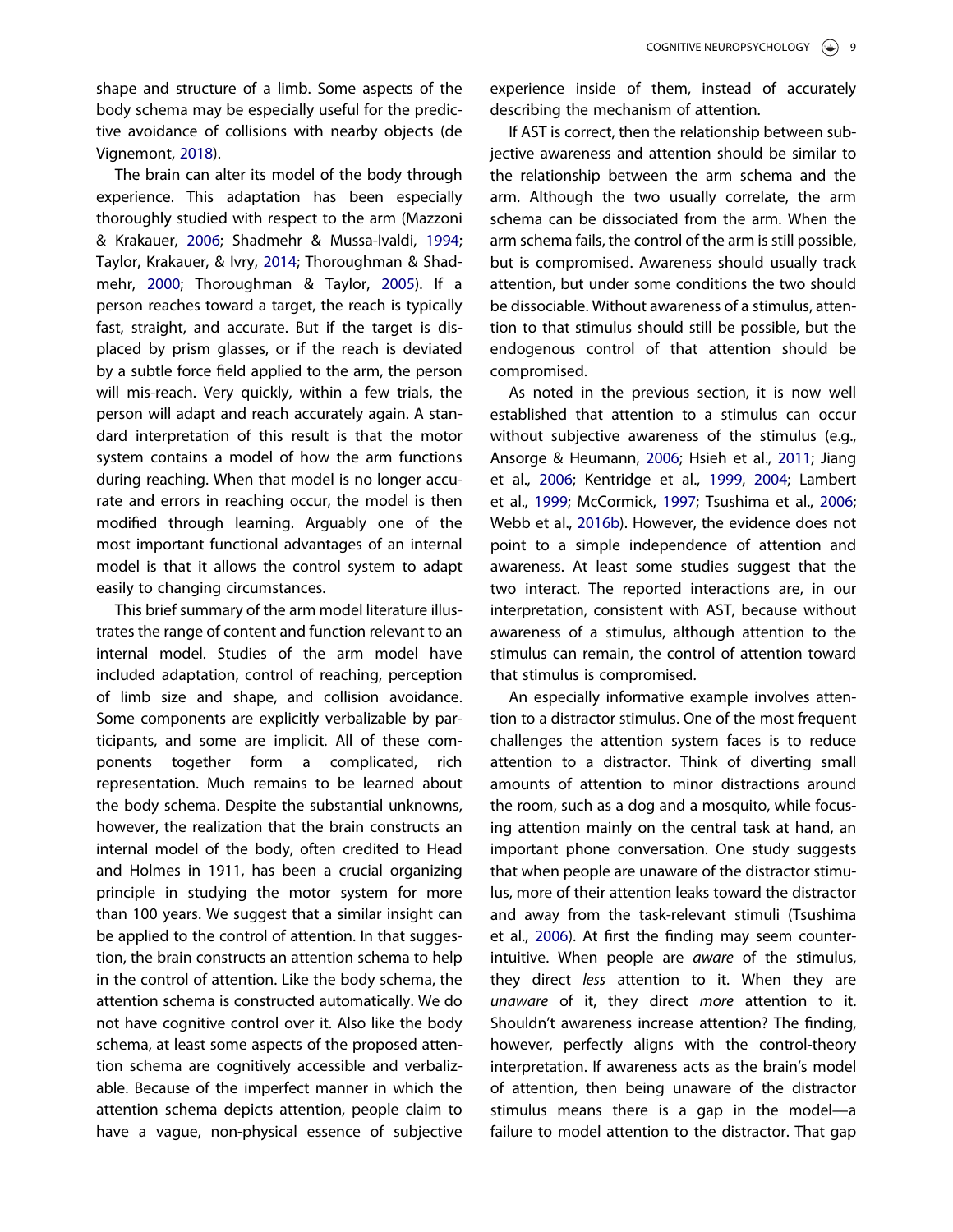in the model leads to a poor ability to regulate and minimize attention to that distractor.

In another study, without awareness of a stimulus, attention to the stimulus was not overall smaller or larger in magnitude, but showed greater fluctuations over time, possibly reflecting a reduction in control and stabilization of attention (Webb et al., 2016b).

Studies like these convincingly show several properties of attention and awareness. First, the two are not the same thing. They can be dissociated. Second, awareness is not simply the upper end of attention, or an especially enhanced state of attention. Sometimes the presence of awareness can even decrease the degree of attention to a stimulus. Third, awareness has a substantial effect on the control of attention. Without awareness of a stimulus, attention to that stimulus is no longer controlled as well for the needs of the ongoing task. That relationship is consistent with the hypothesis that awareness serves as the control model for attention. The findings, of course, do not prove AST. Many alternative explanations of the same results may be possible. However, AST has the advantage of making a simple, underlying sense of the otherwise complex relationship between awareness and attention.

#### Modelling the attention of others

We proposed that an attention schema would be useful in modelling the attentional state of others and thus predicting the behaviour of others (Graziano, 2013, 2019b; Graziano & Kastner, 2011). To draw an analogy to the body schema once again, it is worth noting that the body schema is involved in a relatively little-known social phenomenon. When judging the postures of other people's bodies, we recruit the same brain mechanisms that construct our own body schema (Bonda, Petrides, Frey, & Evans, 1995; Parsons, 1987; Sekiyama, 1982). In the case of the body schema, modelling others appears to be a minor extension of the mechanism for modelling oneself. In the case of the attention schema, we argued that modelling others is a much more prominent extension to the mechanism, and is a major part of the social toolkit (Graziano, 2013). In that suggestion, people not only attribute m-consciousness to themselves, but also attribute it to others. We live in a sea of perceived consciousness that we paint onto ourselves, others, and sometimes even inanimate objects and empty spaces that are the targets of an exuberant social cognitive process. We have a hair trigger for attributing consciousness, because it is so socially useful that it is better to mistakenly overuse it than mistakenly underuse it.

Attributing consciousness to others and to oneself, however, are obviously not identical processes. Selfattribution has more layers due to its closed-loop nature. An attention schema directed at the self is useful not only to predict, but also to control oneself. Moreover, a richer source of information is available to construct one's own attention schema, beyond the simple visual cues that we can register from other people. These considerations suggest that the consciousness we attribute to others is likely to be a pale version of the consciousness we attribute to ourselves.

Modelling the attention of others is one component of theory of mind, the ability to attribute beliefs, intentions, emotions, goals and agendas to others (Baron-Cohen, 1997; Frith & Frith, 2003; Premack & Woodruff, 1978; Wellman, 2018; Wimmer & Perner, 1983). How people reconstruct the attention of others, however, is often studied in a limited manner, for example treating the direction of gaze as a proxy for visual attention (e.g., Baron-Cohen, 1997; Calder et al., 2002; Friesen & Kingstone, 1998; Frischen, Bayliss, & Tipper, 2007). But modelling someone else's attention is a far more complex and rich process than tracking gaze direction. Gaze direction is just a cue that can be used to help constrain a model of attention.

To convey something of the richness of the task of modelling attention, suppose I am watching a person in a coffee house with a doughnut on the table in front of him. His eyes are on the doughnut. Is his attention really on the snack, or is it covertly on his ex-girlfriend who just walked in the door? Or is his attention on a thought or a memory, unrelated to his gaze direction? Is his attention now suddenly drawn exogenously to someone waving from across the room? Is his attention directed by his own choice, endogenously, as he searches the room for a friend? If I think he's finally about to reach for that doughnut, and then his cell phone suddenly rings in his pocket, can I presume his attention is suddenly pulled to the phone and away from the pastry, thereby reducing the chance that he'll reach at that exact moment? Once his attention is attracted to the phone, even if he chooses not to answer it, can I intuitively guess that his attention has some viscosity and will linger on the phone for at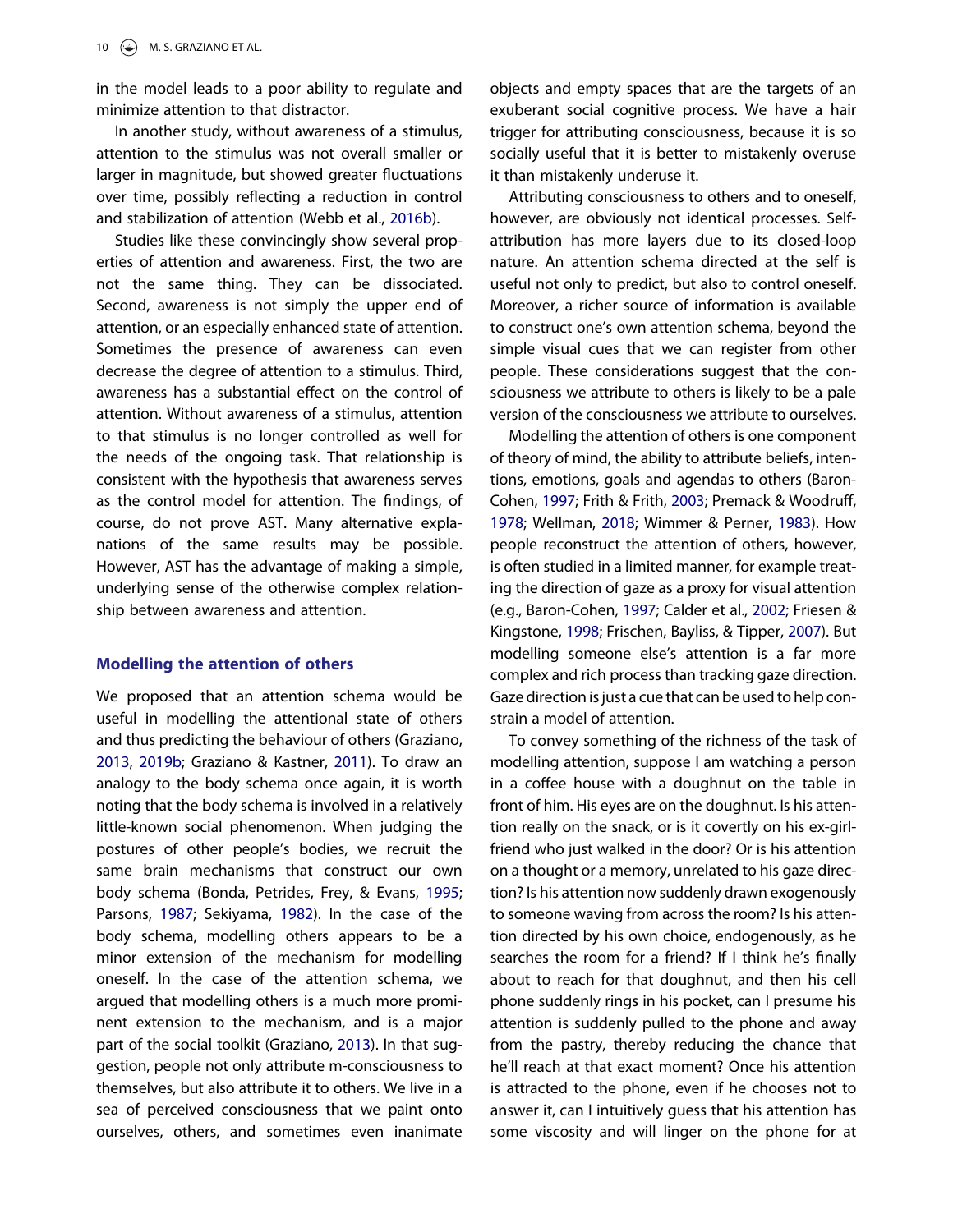least a good half second, before he is likely to re-direct attention back to the doughnut? Do I understand that his attention can be focused or divided, but is a limited resource, almost like a fluid of limited volume flowing out of him that can be spread thinly or focused intently? Do I understand that in the most general sense, his attention is his mind taking possession of items, thereby enabling him to make choices and react? Do I understand that attention does not always lead to an immediate action, but leads to the ability to choose, and can lead to information being stored in memory that might drive future behavioural choices? All of these pieces together constitute a dynamic model of attention. That model can be constrained by details like where his eyes are directed, or his facial expression, but the model itself is a rich, largely implicit understanding of how his mind takes possession of items. The model of attention is not a model of his emotions, or his decisions, or his intentions, or his knowledge of the world—all the content that is often associated with theory of mind. The model of attention is in some sense more fundamental. It precedes these more specific components. It is a model of what it means for him to have a mind that can contain any content at all.

Several recent experiments suggest that people do indeed construct a model of the attention of others. The model is constrained by specific visual details, and the model can contain some quirky, physically unrealistic attributes (Guterstam, Kean, Webb, Kean, & Graziano, 2018; Kelly, Webb, Meier, Arcaro, & Graziano, 2014; Pesquita, Chapman, & Enns, 2016). One study (Pesquita et al., 2016) found that when subjects watched a video of an actor attending to an object, the subjects implicitly encoded whether the actor's attention was drawn to the object exogenously (by the salience of the object) or was directed endogenously (by the actor's own choice). Here people were constructing an implicit model of an agent's attention —not just information about the object of attention or the direction of gaze, but information about the process of attention itself.

A recent study of ours (Guterstam, Kean, Webb, Kean, & Graziano, 2018) found that when people viewed a face gazing attentively at an object, they treated the stimulus configuration as though an invisible, gentle, mind-force were emanating from the face and physically pushing on the object. That perceived force was revealed when subjects were asked to make physical judgments about the object and how it might tip over. When quizzed explicitly, the subjects showed no knowledge that they were treating the attentive face as though it were radiating a beam at the object. Yet the results were consistent with subjects constructing that implicit model of attention. When people were told that the face was not attending to the object, but instead at a different, more distant object, the effect disappeared. Likewise, if the face in the display was blindfolded or turned away, the effect was not observed. The findings suggest that people construct a descriptive model of the visual attention of others, the model is constructed implicitly and automatically, and the model contains some physically incorrect and schematic features. Other agents are represented as a source of an energy-like essence associated with attention, that radiates invisibly through space where the agent directs it, and that touches and even physically affects the object of attention. As bizarre as this implicit perception may seem to modern sensibilities, it is consistent with thousands of years of intuitions and assumptions about how the mind works.

We suggest that this model of other people's attention, as a fluid-like substance that is generated inside of an agent and flows out toward targets, may be a useful simplification, a geometric trick for keeping track of who is attending to what and by how much. It is certainly an easier model to construct on the fly than a scientifically accurate account of attention as a matrix of billions of neuronal and synaptic interactions. It would do the human species no good to have evolved a model of attention that is neuroscientifically accurate, whereas it may well be pragmatically useful to know intuitively that person A has a "beam" of attention directed at object B. This "fluid flow" model of attention, as inaccurate as it is, may be a useful and efficient trick for keeping track of who is attending to what in a complex social environment. The data thus far tend to support the idea that people construct a simplified model of the attention of others, much of the model is constructed at an implicit level, and at least some aspects of the model are schematic and extremely physically inaccurate. Even though this model is automatic and partly implicit, we suggest it may have played a significant role in biasing intuitions and therefore in shaping culturally common ideas about mind and consciousness. The belief in a hard problem of consciousness, we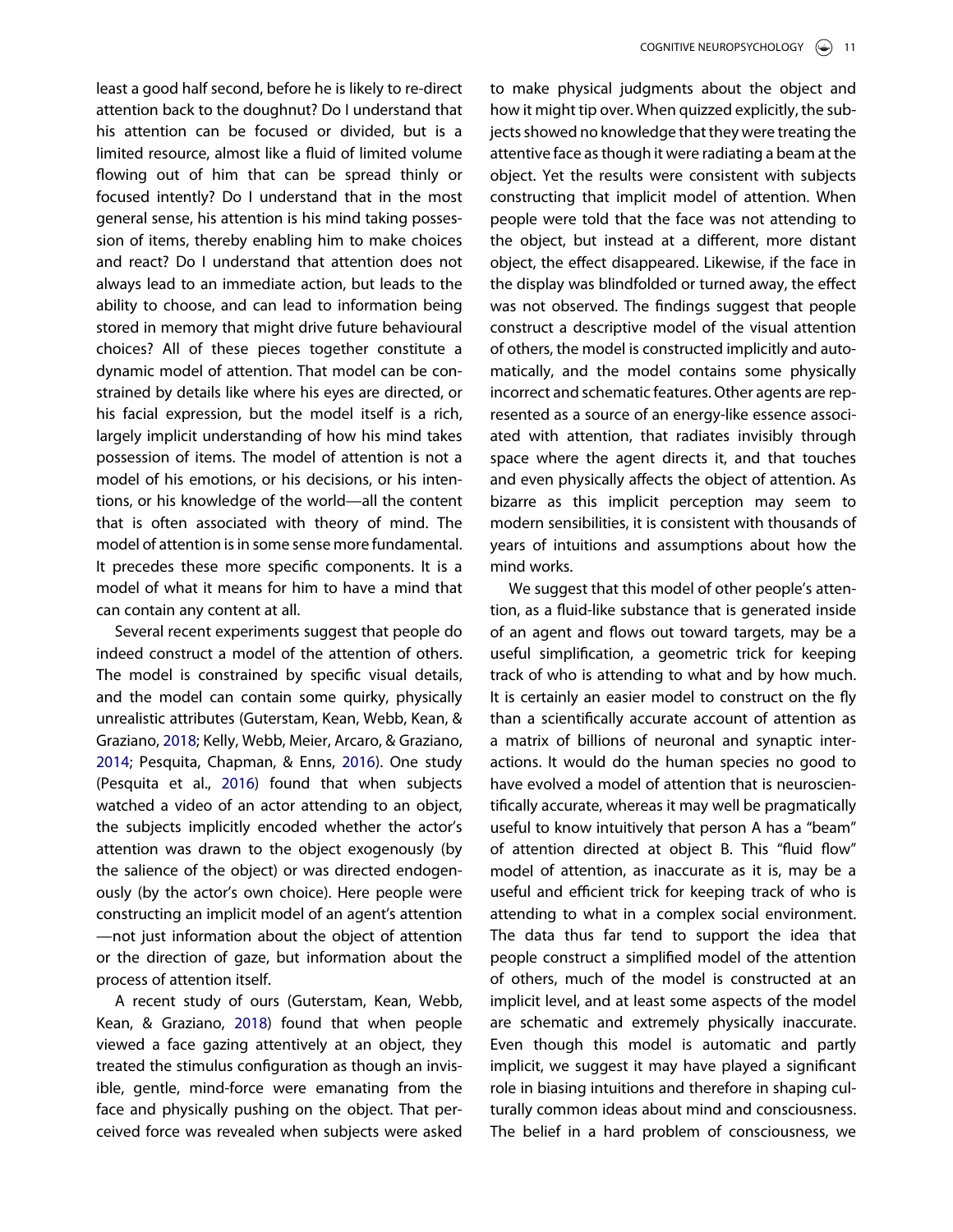suggest, owes itself partly to the deeply engrained intuition that the mind is a physically ghost-like, invisible essence that is generated inside of an agent.

# Where and how is the attention schema constructed?

What we mean here by a model is obviously not a literal picture in the brain, but a set of information contained in a neural network. Imagine building a deeplearning neural network—call it network A—that engages in artificial visual attention. It receives visual signals, the signals compete through many internal layers, and some signals reach such a state of enhancement that they dominate the network, something like when information in the brain enters the global workspace. Although we are describing this hypothetical network somewhat vaguely here, artificial attention systems have been constructed before many times (e.g., Borji & Itti, 2013; Deco & Rolls, 2004; Le Meur, Le Callet, & Barba, 2006; Reynolds & Heeger, 2009; Schwemmer, Feng, Holmes, Gottlieb, & Cohen, 2015).

Now imagine a second neural network—call it network B—whose job is to make predictions about the attentional dynamics of network A. Crucially, the job of network B is not to re-describe the visual information that percolates through network A. It is not a higher-order, re-representation of visual stimuli. Instead, network B builds a set of information descriptive of the process of attention itself. It is used to feed back on and help control the attention process in network A. Here again, such an artificial system is implementable. For example, one recent model includes artificial attention and an internal model of attention that is used to help regulate the control of attention (van den Boogaard, Treur, & Turpijn, 2017).

For user convenience, such that we can "talk" to our hypothetical construction, consider a third network, network C, whose job is to receive output signals from both network A and B and transform them into a user-friendly format such as speech. Now we have a complex system with three components, each of which has many layers. Network A is something like the visual system, which contains visual information and uses visual attention. Network B constructs an attention schema—a predictive model of how network A deploys attention. Network C allows the system to report to the outside world. However, the

system can only report the information contained within it. It has no accurate, scientifically precise information on the visual world or on its own attention. It can, at best, report schematically encoded visual properties, and it can report whatever distorted, schematic, or efficient information it has constructed on its own attention processes. This is the kind of architecture we are proposing for AST. The machine does not experience anything. It has no qualia. It has no phenomenology. But it is busy with internal information —it thinks. It thinks there are visual objects surrounding it, because that is what its internal information indicates. It thinks it has subjective experiences of those objects, because, again, that is what its internal information indicates. It thinks—and claims—that it has m-consciousness.

Where in the brain might we look for the crucial network B, the network that constructs an attention schema? We previously suggested that a cortical network overlapping part of the temporoparietal junction (TPJ) may contribute to the computation (Graziano & Kastner, 2011; Kelly et al., 2014; Webb, Igelström, Schurger, & Graziano, 2016a). This suggestion was based on a confluence of three properties. First, in AST, an attention schema helps in the control of one's own attention. Second, it helps in social cognition by modelling the attention of others. Third, it is responsible for one's construct of subjective awareness. Thus a network that constructs an attention schema might be involved in one's own attention, in social cognition, and when it is damaged, one might expect a disruption of awareness. The TPJ combines all three properties. Cortical networks involved in theory of mind pass through the TPJ (Molenberghs, Johnson, Henry, & Mattingley, 2016; Saxe & Kanwisher, 2003; Saxe & Powell, 2006). Networks involved in attention, especially the ventral attention network, the saliency network, and the control network, pass through the TPJ, and have at least some overlap or interaction with regions involved in social cognition (Corbetta, Kincade, Ollinger, McAvoy, & Shulman, 2000; Igelström & Graziano, 2017; Igelström, Webb, Kelly, & Graziano, 2016; Shulman et al., 2010). Damage to the right TPJ can lead to the longest lasting and most severe cases of hemispatial neglect, which is arguably the most severe clinical disruption of a person's awareness (Vallar & Perani, 1986). Brain imaging studies from our own lab suggest that when people attribute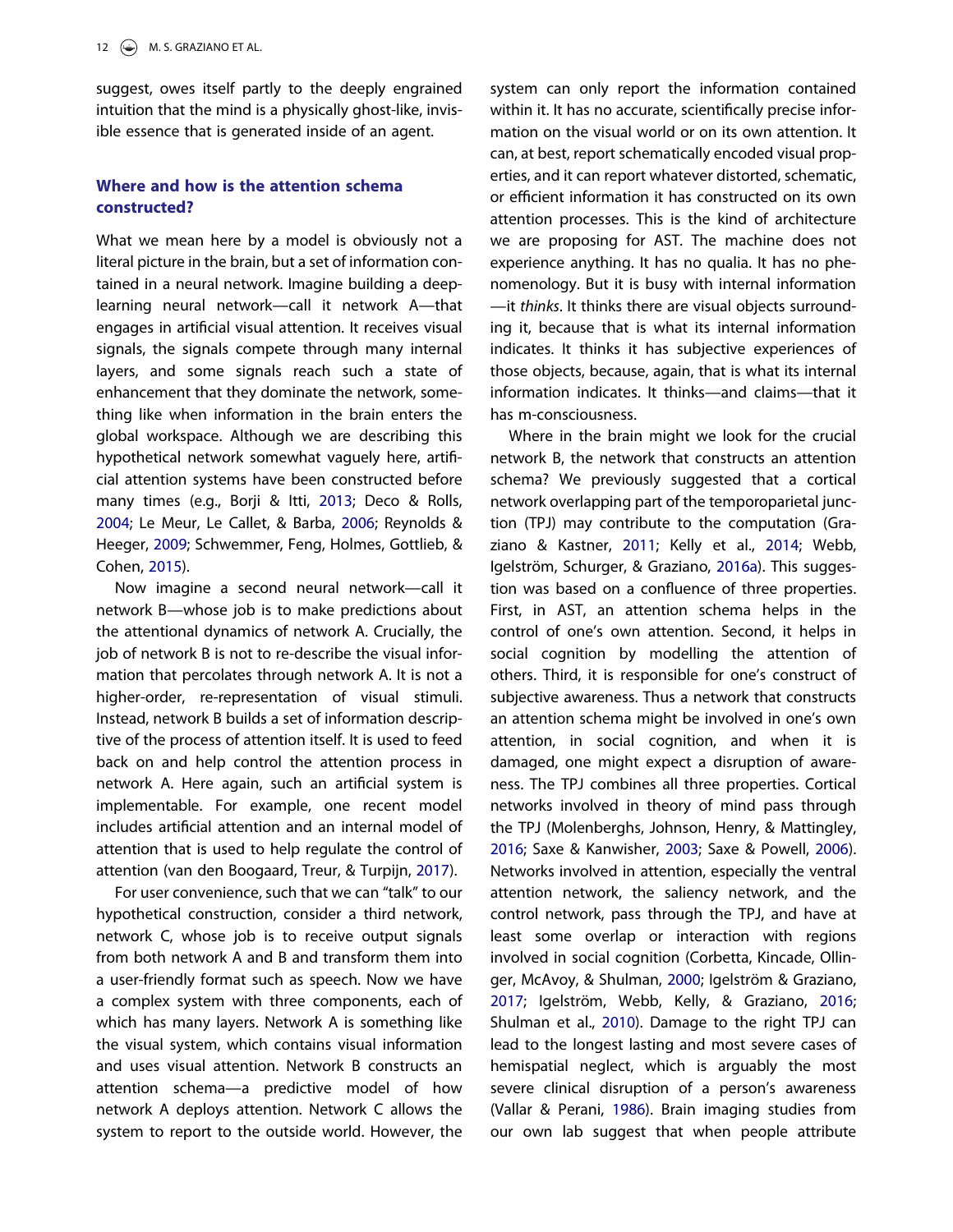awareness to others, a cortical network is recruited that passes through the TPJ (Kelly et al., 2014), and when visual awareness is manipulated, similar regions of the TPJ are implicated (Webb et al., 2016a). For these reasons we tentatively suggested that an attention schema may be constructed primarily in a cortical network that includes regions within the TPJ and probably connected regions of the prefrontal cortex. However, that anatomical proposal remains a first-pass hypothesis. We recognize that it is inadvisable to pin a specific function on a brain network without more data.

#### Finding common ground

For the past ten years we have argued in favour of AST as an explanation of consciousness. However, we are not arguing against all other theories of consciousness. A subset of prominent theories may fit well together. We find a deep commonality between HOT, GW, AST, and the illusionist approach to consciousness. Here we suggest that these theories can be understood as different, interlocking perspectives on the same underlying mechanism.

In GW (Baars, 1988; Dehaene, 2014; Dehaene & Changeux, 2011), information is boosted and stabilized by exogenous or endogenous attention mechanisms until it reaches the global workspace, where it becomes available to many systems including speech, decision-making, movement control, and memory. In this perspective, information that has entered the global workspace has entered subjective awareness. Awareness corresponds to the highest level of attention in the brain, in which information has been enhanced to a threshold level, sometimes called ignition.

One of the weaknesses of GW, at least in its simplest form, is that it leaves unexplained how people end up believing they have a subjective experience. GW is analogous to the network A from the previous section. GW accommodates how the brain can focus resources on a stimulus, process it deeply, and report the properties of that stimulus. But there is no simple explanation for why we claim to have an added subjective experience of the stimulus. GW explains i-consciousness while lacking an obvious relationship to m-consciousness. AST supplies that extra piece. By positing an added network B that constructs an attention schema, AST explains how the

brain can think it contains m-consciousness—the mysterious, physically impalpable essence attached to most items that receive a measure of attention.

A second prominent theory of awareness, HOT (Gennaro, 2012; Lau & Rosenthal, 2011; Rosenthal, 1991, 2005), depends on the insight that the claim, "I am aware of the stimulus", contains more information than the claim, "There is a stimulus". In the theory, the claim of awareness requires higher-order information about one's own internal processes in addition to lower-order information about the stimulus. Awareness derives from that higher-order representation. Exactly what that higher-order information is, what cognitive purpose it serves, and where in the brain it may be constructed, is in debate, though some associate the higher-order processes with the prefrontal cortex (Lau & Rosenthal, 2011; Odegaard, Knight, & Lau, 2017).

When AST was first proposed, it was described from the perspective of social cognition (Graziano, 2013; Graziano & Kastner, 2011). Abel attributes the property of awareness to Bill as a simplified, but useful model of Bill's attention. Just so, Abel attributes the property of awareness to himself as a simplified, useful model of his own attention. A model of someone else's attention would be useful for making predictions about that other person's behaviour. A model of one's own attention would be useful for predicting one's own behaviour, and would also be useful for regulating attention itself—much like the body schema is fundamental to controlling movement of the limbs.

These three theories seem superficially to have little overlap. And yet, at a deeper level, they connect. There is nothing complicated about that connection. AST can be understood as a specific unification of GW and HOT. In AST, the brain contains attention, which boosts signals ultimately into a global workspace. However, in addition, the brain also constructs a higher-order representation of that global workspace. That higher-order representation is not a representation of the specific contents inside the global workspace; it is not, for example, a re-representation of the apple you are looking at. Instead, it is a representation of the dynamics and consequences of having a global workspace. AST is literally the simplest possible way to unify HOT and GW, in that it posits a higher-order representation of the global workspace. The global workspace is i-consciousness. We think we have a more mysterious, physically impalpable m-consciousness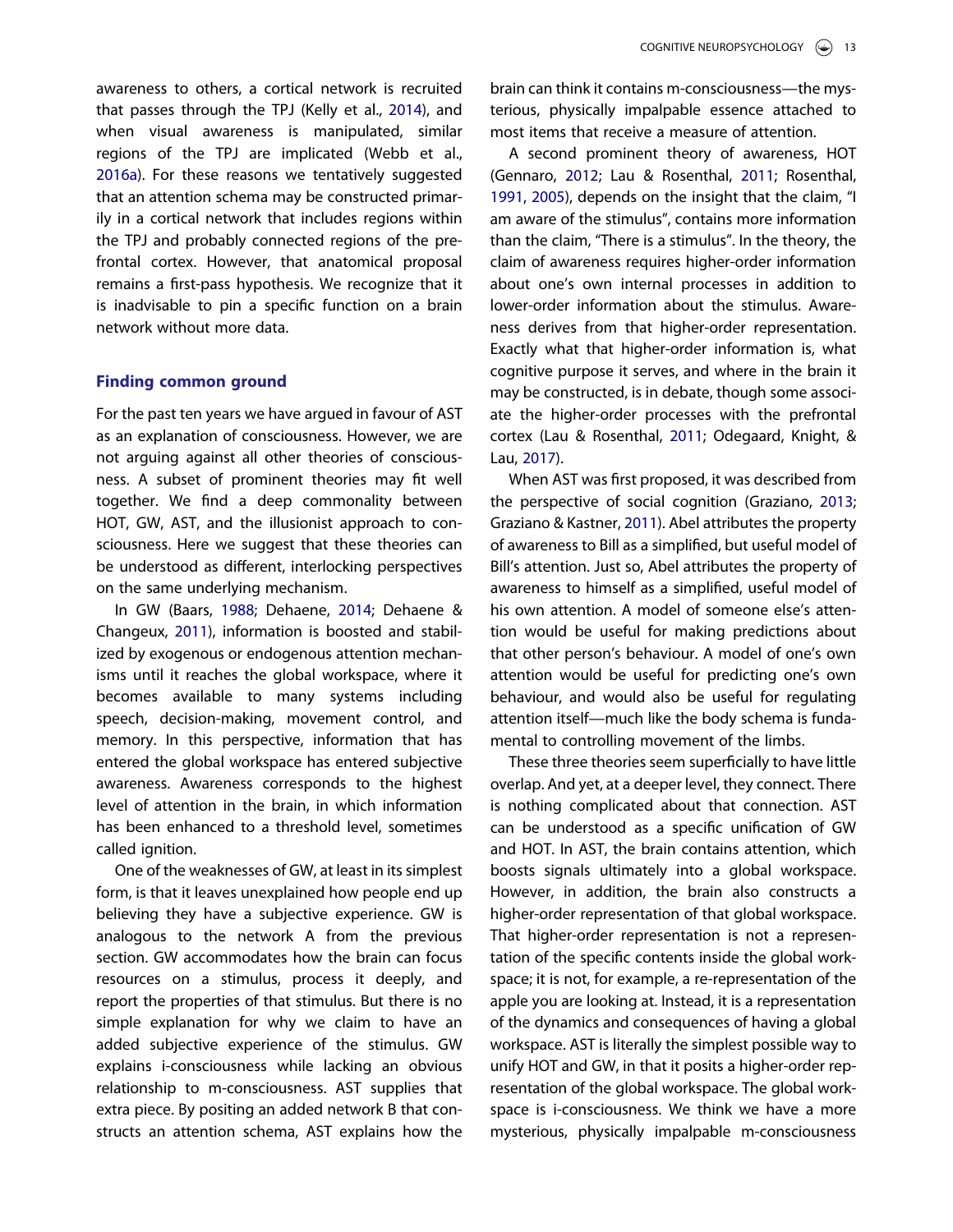because of the higher-order representation of the global workspace.

In this account, then, how does a person become visually conscious of an apple he is looking at? Suppose information about the apple, processed in the visual system, reaches the highest levels of attentional enhancement, and thus reaches the global workspace. There are at least a dozen cortical networks that span the parietal and frontal lobes (Bzdok et al., 2013; Igelström & Graziano, 2017; Yeo et al., 2011), but the networks most often proposed to be associated with the global workspace tend to overlap those involved in attention, including the dorsal attention network, the parieto-frontal executive network, the salience network, and the ventral attention network (Dehaene, 2014; Dehaene & Changeux, 2011; van Vugt et al., 2018). Some researchers emphasize the prefrontal component of these networks, especially the dorsolateral prefrontal cortex (Lau & Rosenthal, 2011; Odegaard et al., 2017; van Vugt et al., 2018). The apple information, reaching these networks, has reached a central and prominent place where it can impact output systems, giving the person the ability to talk about the apple, to reach for it, and to make high-level cognitive decisions about it. Thus far, we have an explanation for iconsciousness.

But when the person claims that there is an extra essence, a what-it-feels-like, the qualia associated with the apple's colour and shape, something nonmaterialistic—m-consciousness—that added claim should, in the present proposal, require information constructed within a specific network. In our current hypothesis, that computation is carried out by the theory-of-mind network, which includes such brain areas as the temporoparietal junction, the superior temporal sulcus, and the dorsomedial prefrontal cortex (Igelström & Graziano, 2017; Molenberghs et al., 2016; Saxe & Kanwisher, 2003; Saxe & Powell, 2006). In that hypothesis, the very notion of a conscious mind, and the human claim to have one, depends on the theory-of-mind network.

Neuroscientists who study consciousness traditionally ask a specific question: where in the brain must information be sent, to generate subjective experience? If I am aware of an apple, is the experience generated when the apple information is processed in low-level sensory areas, or when it reaches higherlevel cortical areas associated with cognition—or,

perhaps, when it enters some other anatomical substrate in the brain? When asking that traditional question, it makes little sense to propose that the theoryof-mind network gives us consciousness. Why would the apple information ever enter the theory-of-mind network, and even if it did get there, why would it generate consciousness? In the present proposal, however, the traditional question is ill-posed. No matter what brain area or network receives the information about the apple, it never generates a subjective feeling of the apple. Instead, a distinct brain system computes a specific information set about what subjective experience is. M-consciousness becomes another computed property ultimately linked to the apple, like colour or motion or spatial location. In the present account, without the theoryof-mind network building a model of what a conscious mind is and adding that information to the global mix, the person would have no basis to make any claims about having a conscious experience of the apple.

In this perspective, the global workspace could be considered more like a soup pot. Ingredients may be pre-cooked in other pots, but eventually some are combined in the central pot. For a person to claim to be conscious of the apple, that central pot must have received information about the apple and information about consciousness. The information about the apple, which is cooked in the visual system, serves as a model of a specific external object. The information about consciousness, which is cooked in the theory-of-mind network, serves as a model of the central pot itself. That model is so simplified and schematic that it describes the pot as a non-material essence, m-consciousness. Combined, the two models provide sufficient information to form the basis of the claim, "I have a subjective, conscious experience of that apple".

In this article, we emphasized AST, a theory we have been developing for some years. However, the theory should not be viewed in isolation. It has direct links to other prominent theories, including GW and HOT. It is also a type of illusionist theory because people do not actually have m-consciousness, but instead attribute m-consciousness to themselves. We do not view these many theories as rivals. They are more like different keyhole perspectives on a single, underlying mechanism. Contrary to the platitude that science does not yet understand consciousness, we suggest that a subset of theories and ideas already point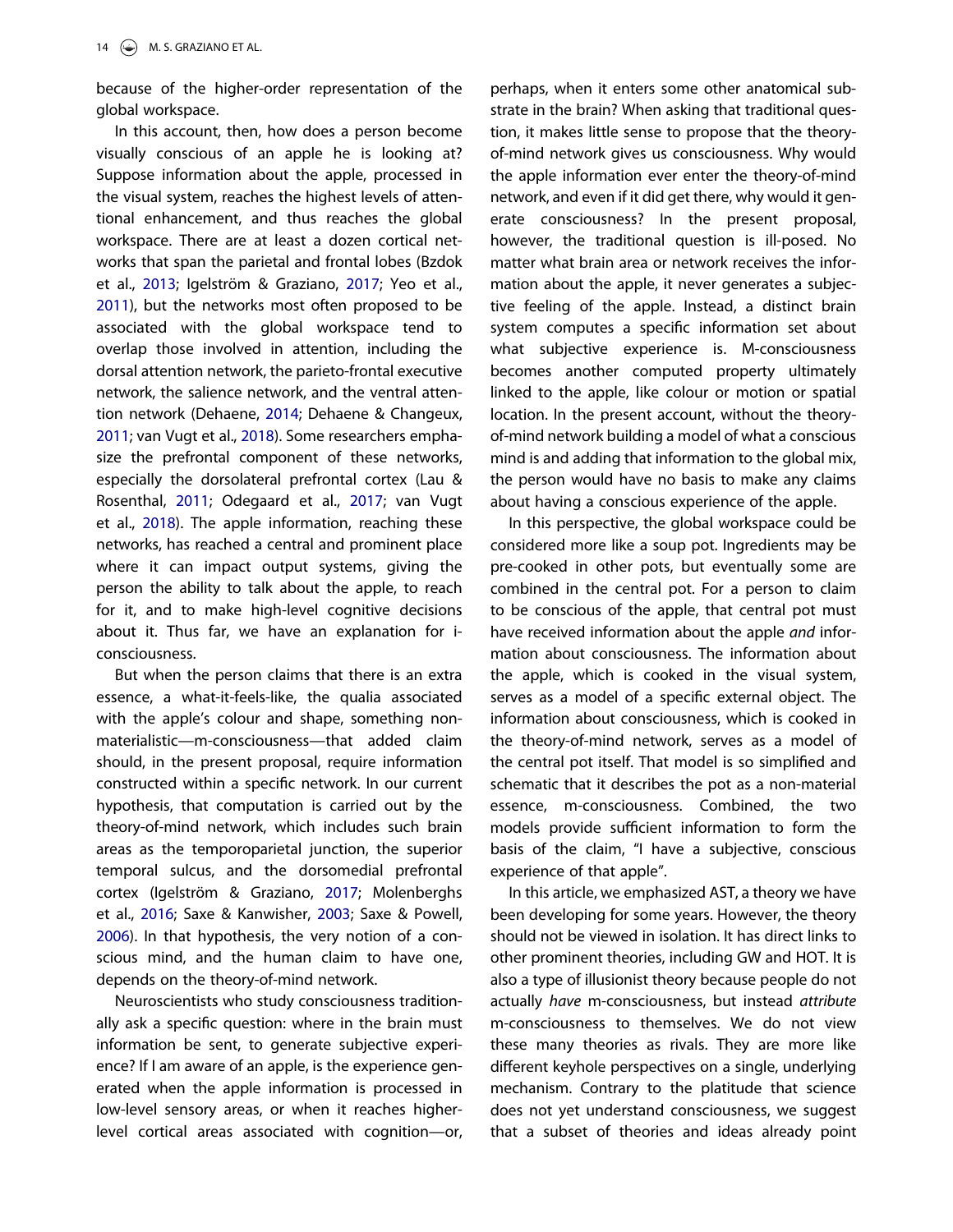toward a core explanation. We may now have a "standard model" of consciousness—a family of theories that cohere and provide a working, mechanistic, scientifically meaningful, and even artificially buildable understanding of consciousness.

#### Acknowledgements

Supported by the Princeton Neuroscience Institute Innovation Fund.

## Disclosure statement

No potential conflict of interest was reported by the authors.

#### Funding

Supported by the Princeton Neuroscience Institute Innovation Fund.

#### References

- Ansorge, U., & Heumann, M. (2006). Shifts of visuospatial attention to invisible (metacontrast-masked) singletons: Clues from reaction times and event-related potentials. Advances in Cognitive Psychology, 2, 61–76. doi:10.2478/v10053-008- 0045-9
- Baars, B. J. (1988). A cognitive theory of consciousness. New York: Cambridge University Press.
- Baars, B. J., & Franklin, S. (2007). An architectural model of conscious and unconscious brain functions: Global workspace theory and IDA. Neural Networks, 20, 955–961. doi:10.1016/ j.neunet.2007.09.013
- Bailey, M. D. (2017). Fearful spirits, reasoned follies: The boundaries of superstition in late medieval Europe. Cornell: Cornell University Press.
- Baron-Cohen, S. (1997). Mindblindness: An essay on autism and theory of mind. Cambridge, MA: MIT press.
- Beck, D. M., & Kastner, S. (2009). Top-down and bottom-up mechanisms in biasing competition in the human brain. Vision Research, 49, 1154–1165. doi:10.1016/j.visres.2008.07.012
- Benassi, V. A., Sweeney, P. D., & Drevno, G. E. (1979). Mind over matter: Perceived success at psychokinesis. Journal of Personality and Social Psychology, 37, 1377–1386. doi:10. 1037/0022-3514.37.8.1377
- Blackmore, S. J. (2003). Consciousness in meme machines. Journal of Consciousness Studies, 10, 19–30.
- Bonda, E., Petrides, M., Frey, S., & Evans, A. (1995). Neural correlates of mental transformations of the body-in-space. Proceedings of the National Academy of Sciences, U. S. A., 92, 11180–11184. doi:10.1073/pnas.92.24.11180
- Borji, A., & Itti, L. (2013). State-of-the-art in visual attention modeling. IEEE Transactions on Pattern Analysis and Machine Intelligence, 35, 185–207. doi:10.1109/TPAMI.2012.89
- Botvinick, M., & Cohen, J. (1998). Rubber hands 'feel' touch that eyes see. Nature, 391, 756. doi:10.1038/35784
- Bzdok, D., Langner, R., Schilbach, L., Jakobs, O., Roski, C., Caspers, S., … Eickhoff, S. B. (2013). Characterization of the temporo-parietal junction by combining data-driven parcellation, complementary connectivity analyses, and functional decoding. Neuroimage, 81, 381–392. doi:10.1016/j. neuroimage.2013.05.046
- Calder, A. J., Lawrence, A. D., Keane, J., Scott, S. K., Owen, A. M., Christoffels, I., & Young, A. W. (2002). Reading the mind from eye gaze. Neuropsychologia, 40, 1129–1138. doi:10.1016/ S0028-3932(02)00008-8
- Camacho, E. F., & Bordons Alba, C. (2004). Model predictive control. New York, NY: Springer Publishing.
- Carruthers, G. (2012). A metacognitive model of the sense of agency over thoughts. Cognitive Neuropsychiatry, 17, 291– 314. doi:10.1080/13546805.2011.627275
- Chalmers, D. (1995). Facing up to the problem of consciousness. Journal of Consciousness Studies, 2, 200–219.
- Chalmers, D. (2018). The meta-problem of consciousness. Journal of Consciousness Studies, 25, 6–61.
- Conant, R. C., & Ashby, W. R. (1970). Every good regulator of a system must be a model of that system. International Journal of Systems Science, 1, 89–97. doi:10.1080/00207727008920220
- Coover, J. E. (1913). "The feeling of being stared at": Experimental. The American Journal of Psychology, 24, 570– 575. doi:10.2307/1413454
- Corbetta, M., Kincade, J. M., Ollinger, J. M., McAvoy, M. P., & Shulman, G. L. (2000). Voluntary orienting is dissociated from target detection in human posterior parietal cortex. Nature Neuroscience, 3, 292–297. doi:10.1038/73009
- Deco, G., & Rolls, E. T. (2004). A neurodynamical cortical model of visual attention and invariant object recognition. Vision Research, 44, 621–642. doi:10.1016/j.visres.2003.09.037
- Dehaene, S. (2014). Consciousness and the brain. New York: Viking Press.
- Dehaene, S., & Changeux, J.-P. (2011). Experimental and theoretical approaches to conscious processing. Neuron, 70, 200– 227. doi:10.1016/j.neuron.2011.03.018
- Dennett, D. C. (1991). Consciousness explained. New York: Little-Brown.
- Desimone, R., & Duncan, J. (1995). Neural mechanisms of selective visual attention. Annual Review of Neuroscience, 18, 193– 222. doi:10.1146/annurev.ne.18.030195.001205
- de Vignemont, F. (2018). Mind the body: An exploration of bodily self-awareness. Oxford: Oxford University Press.
- Drew, T., Võ, M. L., & Wolfe, J. M. (2013). The invisible gorilla strikes again: Sustained inattentional blindness in expert observers. Psychological Science, 24, 1848–1853. doi:10. 1177/0956797613479386
- Dundes, A. (1981). The evil eye: A folklore casebook. New York: Garland Press.
- Francis, B. A., & Wonham, W. M. (1976). The internal model principle of control theory. Automatica, 12, 457–465. doi:10.1016/ 0005-1098(76)90006-6
- Frankish, K. (2016). Illusionism as a theory of consciousness. Journal of Consciousness Studies, 23, 1–39.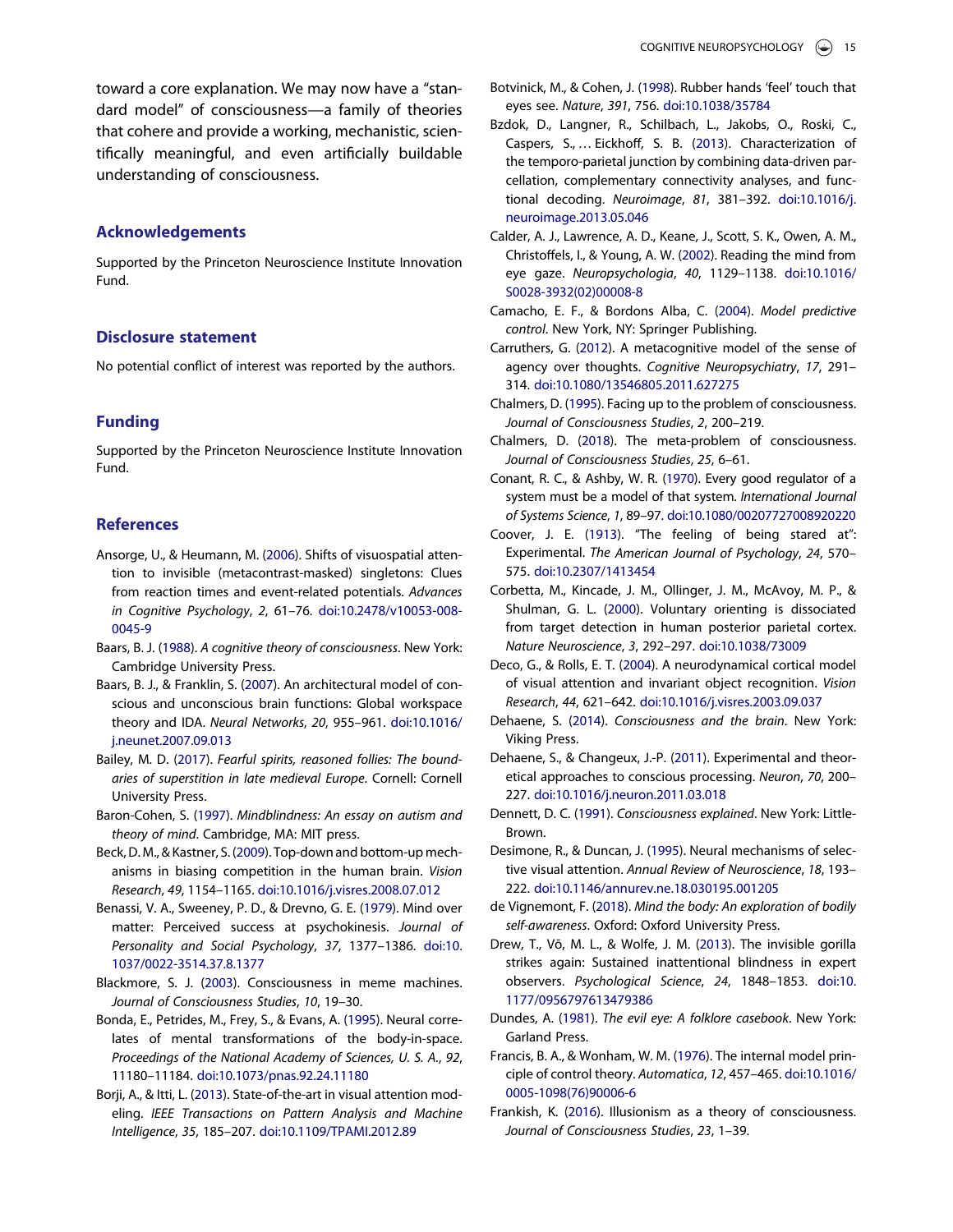- Franklin, B., Majault, M. J., Le Roy, J. B., Sallin, C. L., Bailly, J.-S., d'Arcet, J., … Lavoisier, A. (2002). Report of the commissioners charged by the King with the examination of animal magnetism. International Journal of Clinical and Experimental Hypnosis, 50, 332–363. doi:10.1080/00207140208410109
- Friesen, C. K., & Kingstone, A. (1998). The eyes have it! Reflexive orienting is triggered by nonpredictive gaze. Psychonomic Bulletin Review, 5, 490–495. doi:10.3758/BF03208827
- Frischen, A., Bayliss, A. P., & Tipper, S. P. (2007). Gaze cueing of attention: Visual attention, social cognition, and individual differences. Psychological Bulletin, 133, 694–724. doi:10. 1037/0033-2909.133.4.694
- Frith, C. (2002). Attention to action and awareness of other minds. Consciousness and Cognition, 11, 481–487. doi:10. 1016/S1053-8100(02)00022-3
- Frith, U., & Frith, C. D. (2003). Development and neurophysiology of mentalizing. Philosophical Transactions of the Royal Society of London B Biological Sciences, 358, 459–473. doi:10.1098/rstb.2002.1218
- Gazzaniga, M. S. (1970). The bisected brain. New York: Appleton Century Crofts.
- Gennaro, R. (2012). The consciousness paradox: Consciousness, concepts, and higher-order thoughts. Cambridge, MA: MIT Press.
- Graziano, M. S. A. (2013). Consciousness and the social brain. New York: Oxford University Press.
- Graziano, M. S. A. (2016). Consciousness engineered. Journal of Consciousness Studies, 23, 98–115.
- Graziano, M. S. A. (2019a). Rethinking consciousness: A scientific theory of subjective experience. New York: Norton.
- Graziano, M. S. A. (2019b). Attributing awareness to others: The attention schema theory and its relationship to behavioral prediction. Journal of Consciousness Studies, 26, 17–37.
- Graziano, M. S. A., & Botvinick, M. M. (2002). How the brain represents the body: Insights from neurophysiology and psychology. In W. Prinz, & B. Hommel (Eds.), Common mechanisms in perception and action: Attention and performance XIX (pp. 136–157). Oxford: Oxford University Press.
- Graziano, M. S. A., & Kastner, S. (2011). Human consciousness and its relationship to social neuroscience: A novel hypothesis. Cognitive Neuroscience, 2, 98–113. doi:10.1080/ 17588928.2011.565121
- Gross, C. G. (1999). The fire that comes from the eye. The Neuroscientist, 5, 58–64. doi:10.1177/107385849900500108
- Guterstam, A., Kean, H. H., Webb, T. W., Kean, F. S., & Graziano, M. S. A. (2018). Implicit model of other people's visual attention as an invisible, force-carrying beam projecting from the eyes. Proceedings of the National Academy of Sciences, U. S. A., 116, 328–333. doi:10.1073/pnas.1816581115
- Head, H., & Holmes, H. G. (1911). Sensory disturbances from cerebral lesions. Brain, 34, 102–254. doi:10.1093/brain/34.2-3.102
- Holland, O., & Goodman, R. (2003). Robots with internal models: A route to machine consciousness? Journal of Consciousness Studies, 10, 77–109.
- Holmes, N., & Spence, C. (2004). The body schema and the multisensory representation(s) of peripersonal space. Cognitive Processing, 5, 94–105. doi:10.1007/s10339-004-0013-3
- Hsieh, P., Colas, J. T., & Kanwisher, N. (2011). Unconscious popout: Attentional capture by unseen feature singletons only when top-down attention is available. Psychological Science, 22, 1220–1226. doi:10.1177/0956797611419302
- Igelström, K., & Graziano, M. S. A. (2017). The inferior parietal lobe and temporoparietal junction: A network perspective. Neuropsychologia, 105, 70–83. doi:10.1016/j.neuropsycholo gia.2017.01.001
- Igelström, K., Webb, T. W., Kelly, Y. T., & Graziano, M. S. A. (2016). Topographical organization of attentional, social and memory processes in the human temporoparietal cortex. eNeuro, 3, doi:10.1523/ENEURO.0060-16.2016 doi:10.1523/ ENEURO.0060-16.2016
- James, W. (1890). The principles of psychology. New York, NY: Henry Holt.
- Jiang, Y., Costello, P., Fang, F., Huang, M., & He, S. (2006). A gender- and sexual orientation-dependent spatial attentional effect of invisible images. Proceedings of the National Academy of Sciences, U. S. A., 103, 17048–17052. doi:10. 1073/pnas.0605678103
- Kelly, Y. T., Webb, T. W., Meier, J. D., Arcaro, M. J., & Graziano, M. S. A. (2014). Attributing awareness to oneself and to others. Proceedings of the National Academy of Sciences, U. S. A., 111, 5012–5017. doi:10.1073/pnas.1401201111
- Kentridge, R. W., Heywood, C. A., & Weiskrantz, L. (1999). Attention without awareness in blindsight. Proceedings of the Royal Society of London. Series B: Biological Sciences, 266, 1805–1811. doi:10.1098/rspb.1999.0850
- Kentridge, R. W., Heywood, C. A., & Weiskrantz, L. (2004). Spatial attention speeds discrimination without awareness in blindsight. Neuropsychologia, 42, 831–835. doi:10.1016/j. neuropsychologia.2003.11.001
- Kihlstrom, J. F. (2002). Mesmer, the Franklin commission, and hypnosis: A counterfactual essay. International Journal of Clinical and Experimental Hypnosis, 50, 407–419. doi:10. 1080/00207140208410114
- Lackner, J. R. (1988). Some proprioceptive influences on the perceptual representation of body shape and orientation. Brain, 111, 281–297. doi:10.1093/brain/111.2.281
- Lambert, A., Naikar, N., McLachlan, K., & Aitken, V. (1999). A new component of visual orienting: Implicit effects of peripheral information and subthreshold cues on covert attention. Journal of Experimental Psychology, Human Perception and Performance, 25, 321–340. doi:10.1037/0096-1523.25.2.321
- Lau, H., & Rosenthal, D. (2011). Empirical support for higherorder theories of conscious awareness. Trends in Cognitive Sciences, 15, 365–373. doi:10.1016/j.tics.2011.05.009
- Le Meur, O., Le Callet, P., & Barba, D. (2006). A coherent computational approach to model the bottom-up visual attention. IEEE Transactions on Pattern Analysis and Machine Intelligence, 28, 802–817. doi:10.1109/TPAMI.2006.86
- Mack, A., & Rock, I. (2000). Inattentional blindness. Cambridge, MA: MIT Press.
- Mazzoni, P., & Krakauer, J. W. (2006). An implicit plan overrides an explicit strategy during visuomotor adaptation. Journal of Neuroscience, 26, 3642–3645. doi:10.1523/JNEUROSCI.5317- 05.2006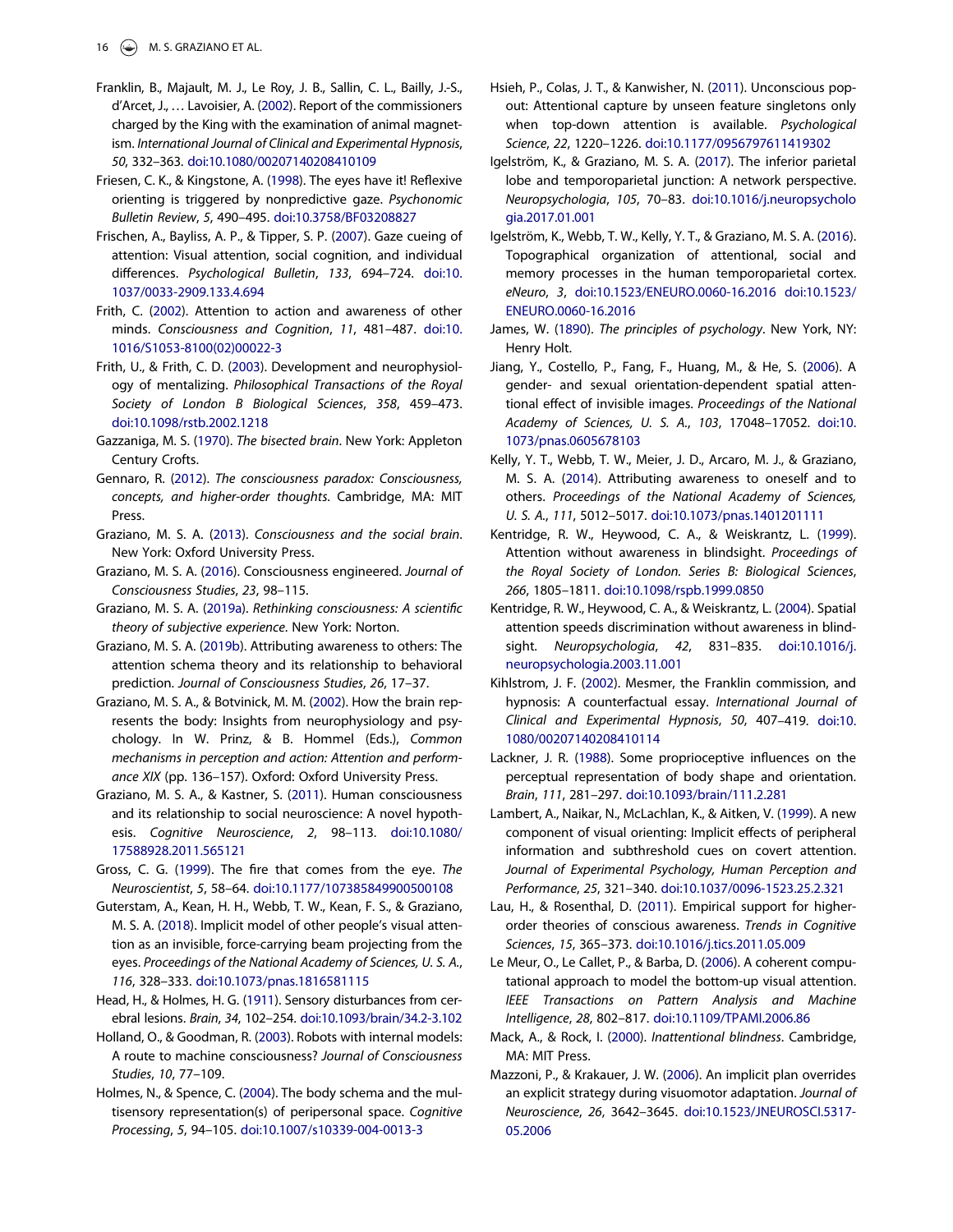McCormick, P. A. (1997). Orienting attention without awareness. Journal of Experimental Psychology, Human Perception and Performance, 23, 168–180. doi:10.1037/0096-1523.23.1.168

Medina, J., & Coslett, H. B. (2016). What can errors tell us about body representations? Cognitive Neuropsychology, 33, 5–25. doi:10.1080/02643294.2016.1188065

Metzinger, T. (2009). The ego tunnel: The science of the mind and the Myth of the self. New York: Basic Books.

Molenberghs, P., Johnson, H., Henry, J. D., & Mattingley, J. B. (2016). Understanding the minds of others: A neuroimaging meta-analysis. Neuroscience and Biobehavioral Reviews, 65, 276–291. doi:10.1016/j.neubiorev.2016.03.020

Nagel, T. (1974). What is it like to be a bat? The Philosophical Review, 83, 435–450. doi:10.2307/2183914

Nisbett, R. E., & Wilson, T. D. (1977). Telling more than we can know - verbal reports on mental processes. Psychological Review, 84, 231–259. doi:10.1037/0033-295X.84.3.231

Norbre, K., & Kaster, S. (2014). The oxford handbook of attention. New York: Oxford Univeristy Press.

Odegaard, B., Knight, R. T., & Lau, H. (2017). Should a few null findings falsify prefrontal theories of conscious perception? The Journal of Neuroscience, 37, 9593–9602. doi:10.1523/ JNEUROSCI.3217-16.2017

Parsons, L. M. (1987). Imagined spatial transformations of one's hands and feet. Cognitive Psychology, 19, 178–241. doi:10. 1016/0010-0285(87)90011-9

Pattie, F. A. (1994). Mesmer and animal magnetism: A chapter in the history of medicine. Hamilton, NY: Edmonston Publishing.

Pesquita, A., Chapman, C. S., & Enns, J. T. (2016). Humans are sensitive to attention control when predicting others' actions. Proceedings of the National Academy of Sciences, U. S. A., 113, 8669–8674. doi:10.1073/pnas.1601872113

Pettitt, P. (2010). The paleolithic origins of human burial. New York: Routledge.

Premack, D., & Woodruff, G. (1978). Does the chimpanzee have a theory of mind? Behavioral and Brain Sciences, 1, 515–526. doi:10.1017/S0140525X00076512

Prinz, W. (2017). Modeling self on others: An import theory of subjectivity and selfhood. Consciousness and Cognition, 49, 347–362. doi:10.1016/j.concog.2017.01.020

Pullman, P. (2000). The amber spyglass. New York: Scholastic.

Ramachandran, V. S., & Rogers-Ramachandran, D. (2000). Phantom limbs and neural plasticity. Archives of Neurology, 57, 317–320. doi:10.1001/archneur.57.3.317

Reynolds, J. H., & Heeger, D. J. (2009). The normalization model of attention. Neuron, 61, 168–185. doi:10.1016/j.neuron.2009. 01.002

Rosenthal, D. (1991). The nature of mind. New York: Oxford University Press.

Rosenthal, D. (2005). Consciousness and mind. New York: Oxford University Press.

Rowling, J. K. (1999). Harry Potter and the Prisoner of Azkaban. London: Bloomsbury.

Saxe, R., & Kanwisher, N. (2003). People thinking about thinking people: fMRI investigations of theory of mind. NeuroImage, 19, 1835–1842. doi:10.1016/S1053-8119(03)00230-1

Saxe, R., & Powell, L. J. (2006). It's the thought that counts: Specific brain regions for one component of theory of mind. Psychological Science, 17, 692–699. doi:10.1111/j. 1467-9280.2006.01768.x

Schmidt, K. (2011). Göbekli Tepe: A neolithic site in southwestern Anatolia. In S. R. Steadman & G. McMahon (Eds.), The Oxford handbook of ancient Anatolia (pp. 917–933). Oxford: Oxford University Press.

Schwemmer, M. A., Feng, S. F., Holmes, P. J., Gottlieb, J., & Cohen, J. D. (2015). A multi-area stochastic model for a covert visual search task. PLoS One, 10, e0136097. doi:10. 1371/journal.pone.0136097

Sekiyama, K. (1982). Kinesthetic aspects of mental representations in the identification of left and right hands. Perception and Psychophysics, 32, 89–95. doi:10.3758/ BF03204268

Shadmehr, R., & Mussa-Ivaldi, F. A. (1994). Adaptive representation of dynamics during learning of a motor task. Journal of Neuroscience, 14, 3208–3224. doi:10.1523/JNEUROSCI.14- 05-03208.1994

Shulman, G. L., Pope, D. L., Astafiev, S. V., McAvoy, M. P., Snyder, A. Z., & Corbetta, M. (2010). Right hemisphere dominance during spatial selective attention and target detection occurs outside the dorsal frontoparietal network. Journal of Neuroscience, 30, 3640–3651. doi:10.1523/JNEUROSCI.4085- 09.2010

Sidky, H. (2017). The origins of shamanism, spirit beliefs, and religiosity: A cognitive anthropological perspective. London: Lexington Books.

Simons, D. J., & Chabris, C. F. (1999). Gorillas in our midst: Sustained inattentional blindness for dynamic events. Perception, 28, 1059–1074. doi:10.1068/p281059

Simons, J. S., Garrison, J. R., & Johnson, M. K. (2017). Brain mechanisms of reality monitoring. Trends in Cognitive Sciences, 21, 462–473. doi:10.1016/j.tics.2017.03.012

Taylor, J. A., Krakauer, J. W., & Ivry, R. B. (2014). Explicit and implicit contributions to learning in a sensorimotor adaptation task. Journal of Neuroscience, 34, 3023–3032. doi:10. 1523/JNEUROSCI.3619-13.2014

Thoroughman, K. A., & Shadmehr, R. (2000). Learning of action through adaptive combination of motor primitives. Nature, 407, 742–747. doi:10.1038/35037588

Thoroughman, K. A., & Taylor, J. A. (2005). Rapid reshaping of human motor generalization. Journal of Neuroscience, 25, 8948–8953. doi:10.1523/JNEUROSCI.1771-05.2005

Titchner, E. B. (1898). The feeling of being stared at. Science, 8, 895–897. doi:10.1126/science.8.208.895

Tolkien, J. R. R. (1955). The lord of the rings. London: Allen and Unwin.

Tsushima, Y., Sasaki, Y., & Watanabe, T. (2006). Greater disruption due to failure of inhibitory control on an ambiguous distractor. Science, 314, 1786–1788. doi:10.1126/science.1133197

Turing, A. M. (1950). Computing machinery and intelligence. Mind; A Quarterly Review of Psychology and Philosophy, 59, 433–460. doi:10.1093/mind/LIX.236.433

Vallar, G., & Perani, D. (1986). The anatomy of unilateral neglect after right-hemisphere stroke lesions: A clinical/CT-scan